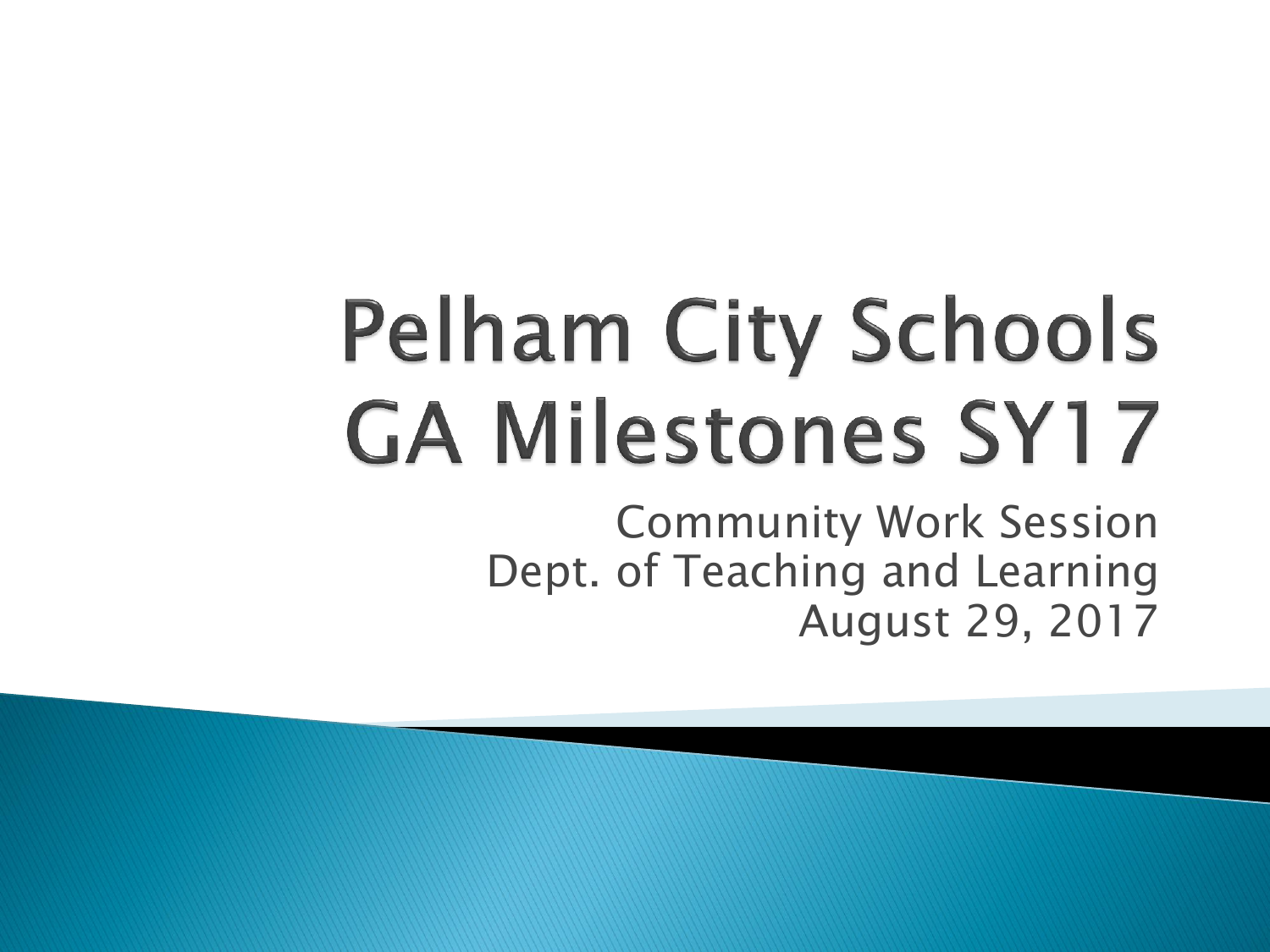# 3rd Grade EOG SY17

3rd ELA % Developing and Above SY17





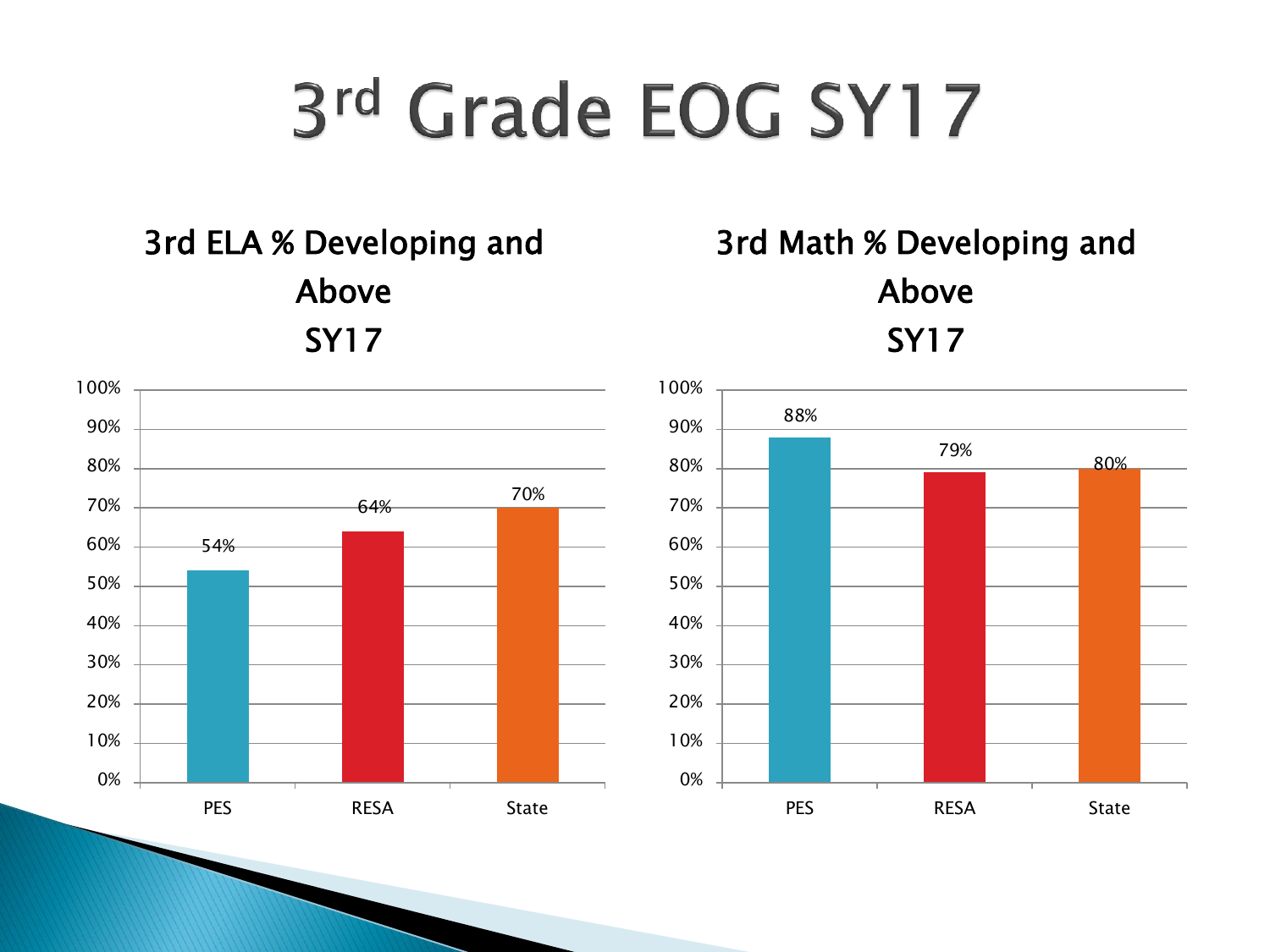## 3rd Grade Math

#### % Developing Learner and Above 2015-2017

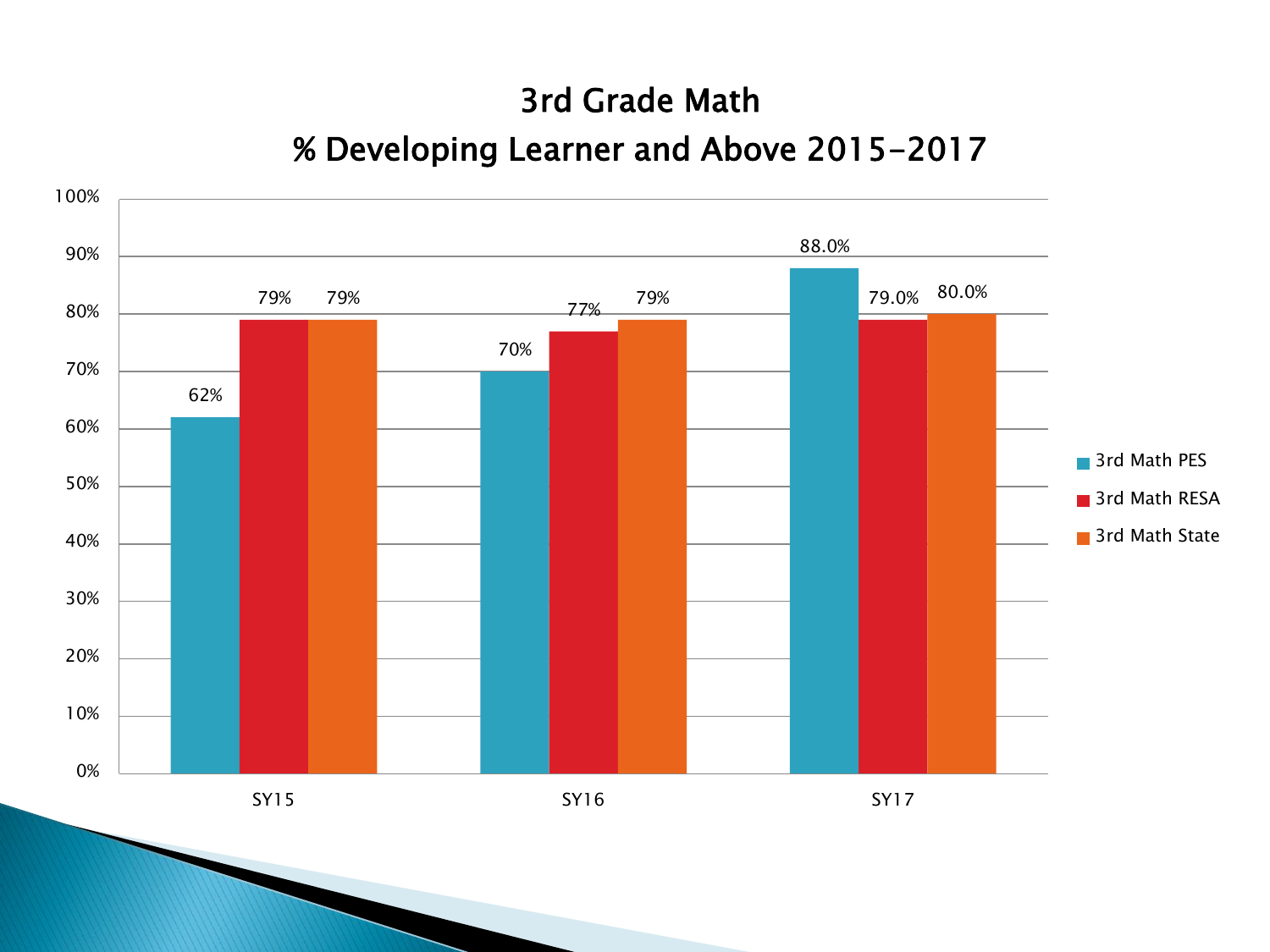4th ELA % Developing and Above SY17



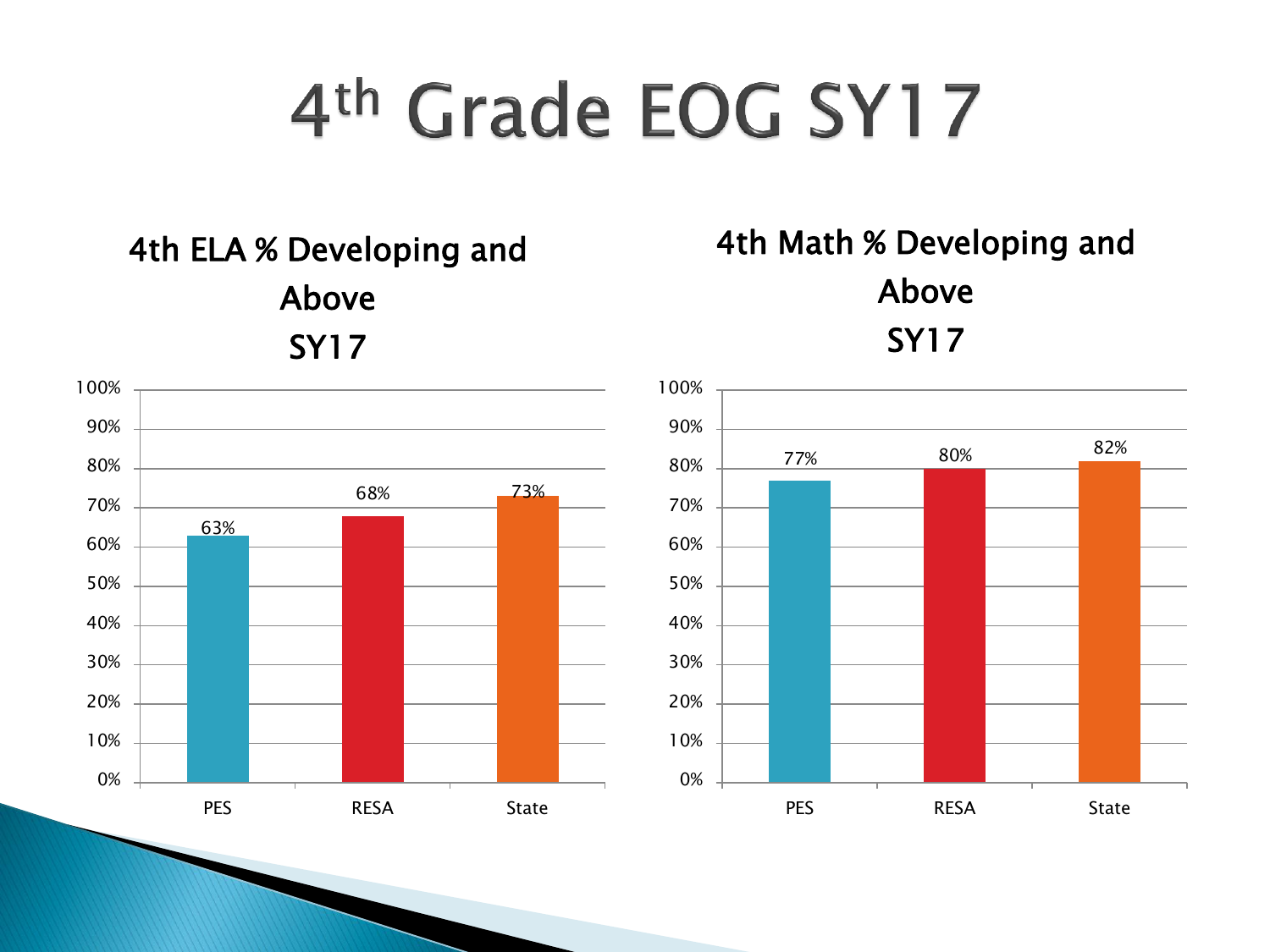5th ELA % Developing and Above SY17



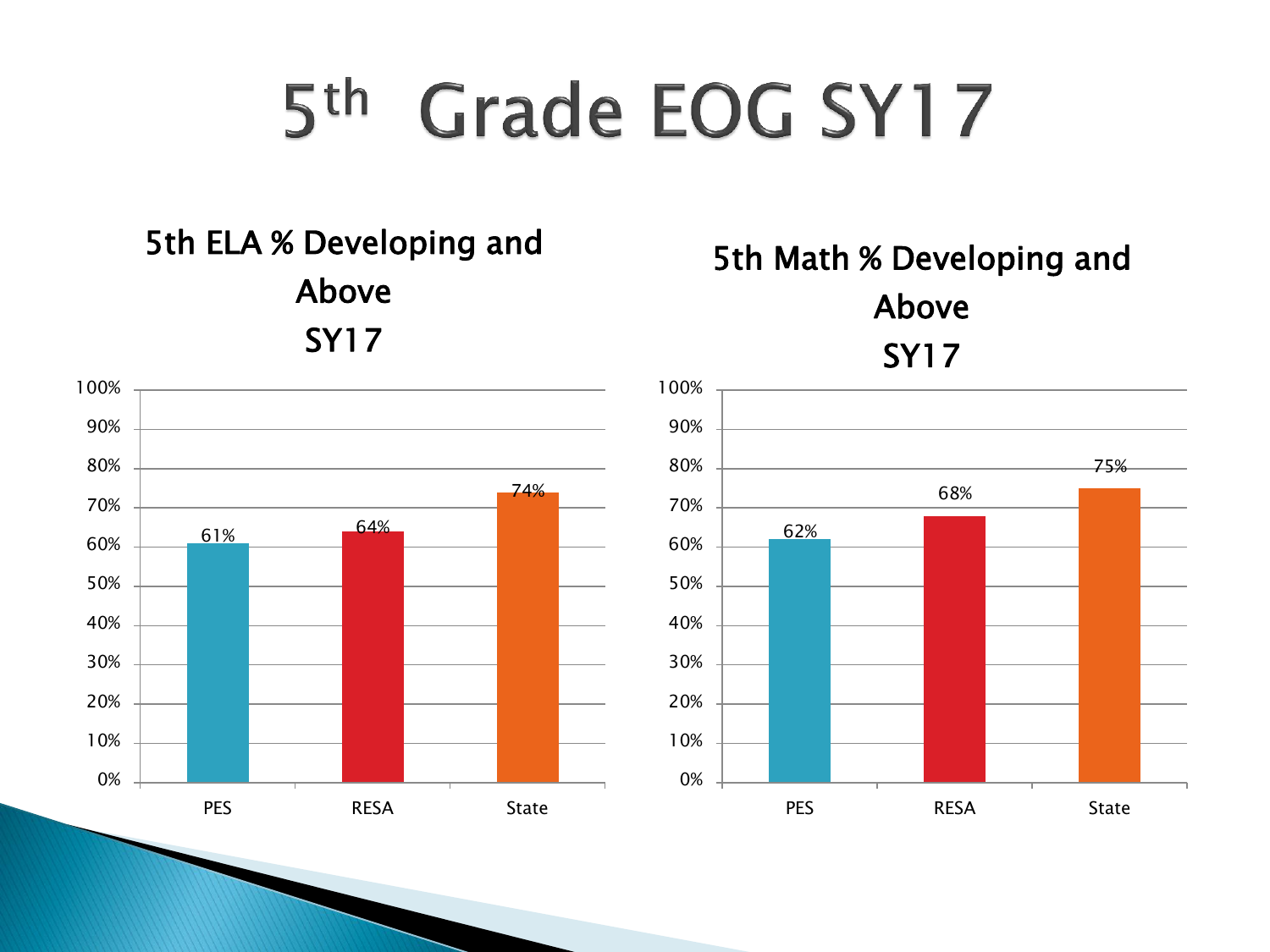5th Sc % Developing and Above SY17



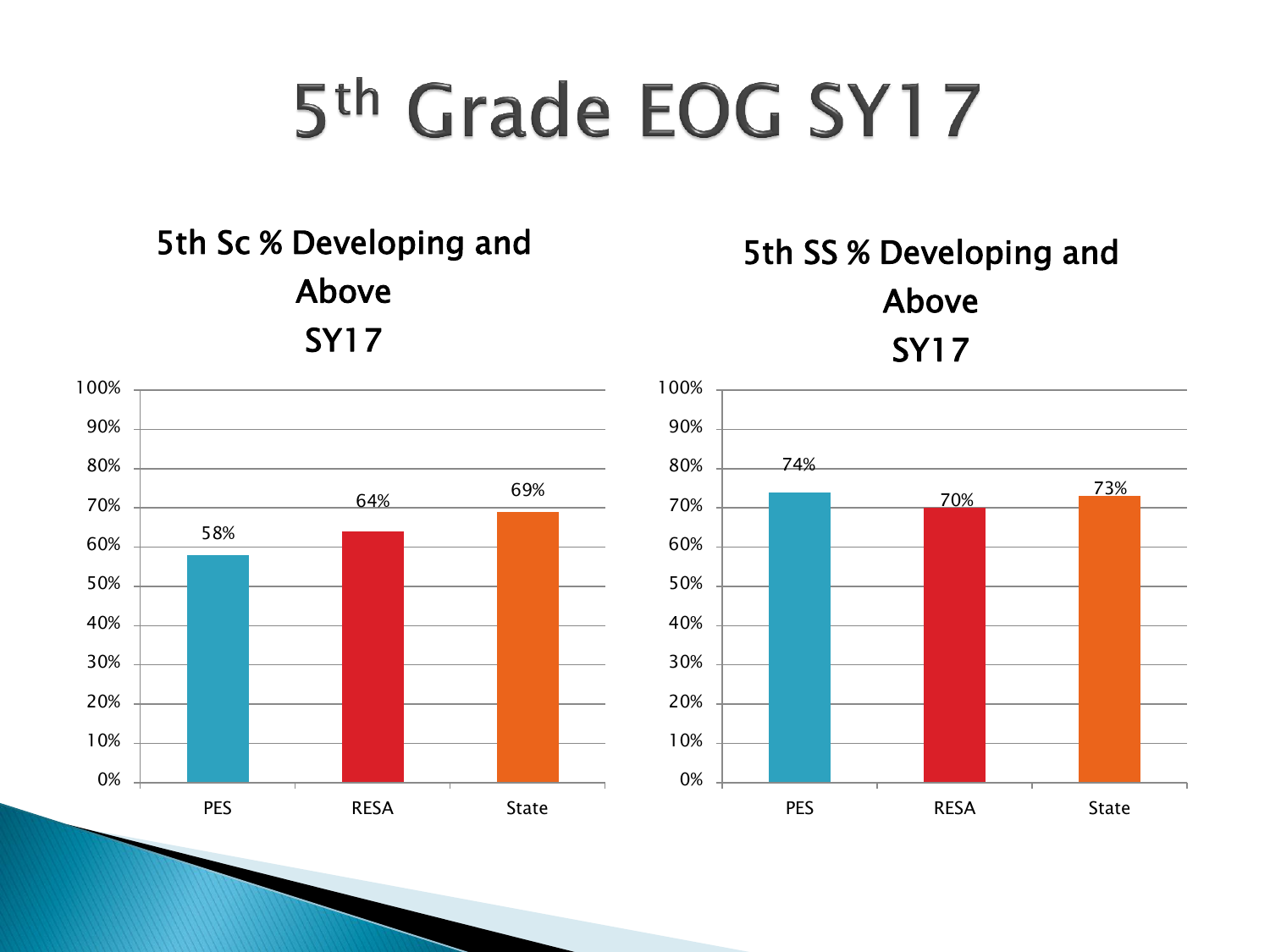6th ELA % Developing and Above SY17



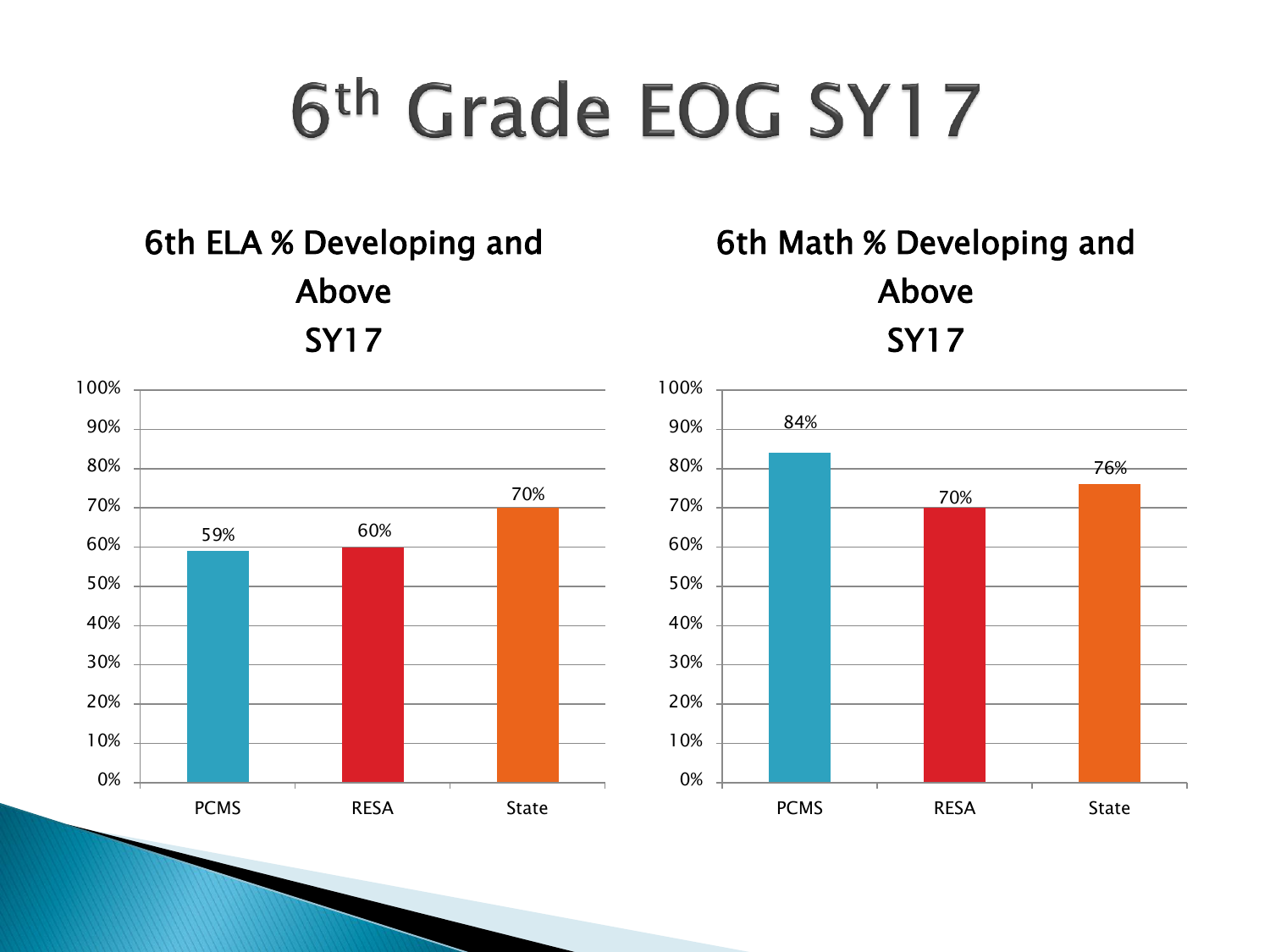7th ELA % Developing and Above SY17



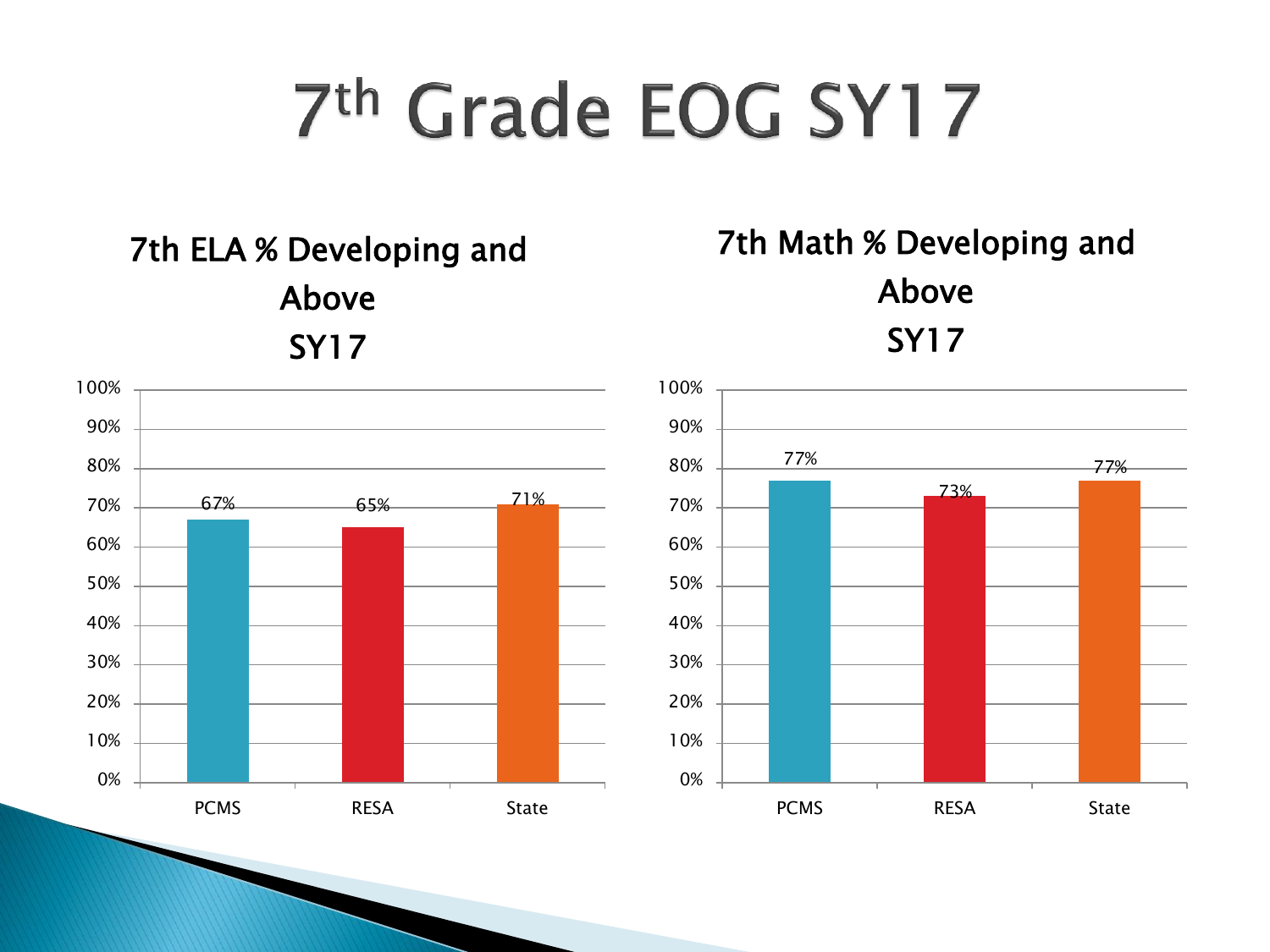8th ELA % Developing and Above SY17



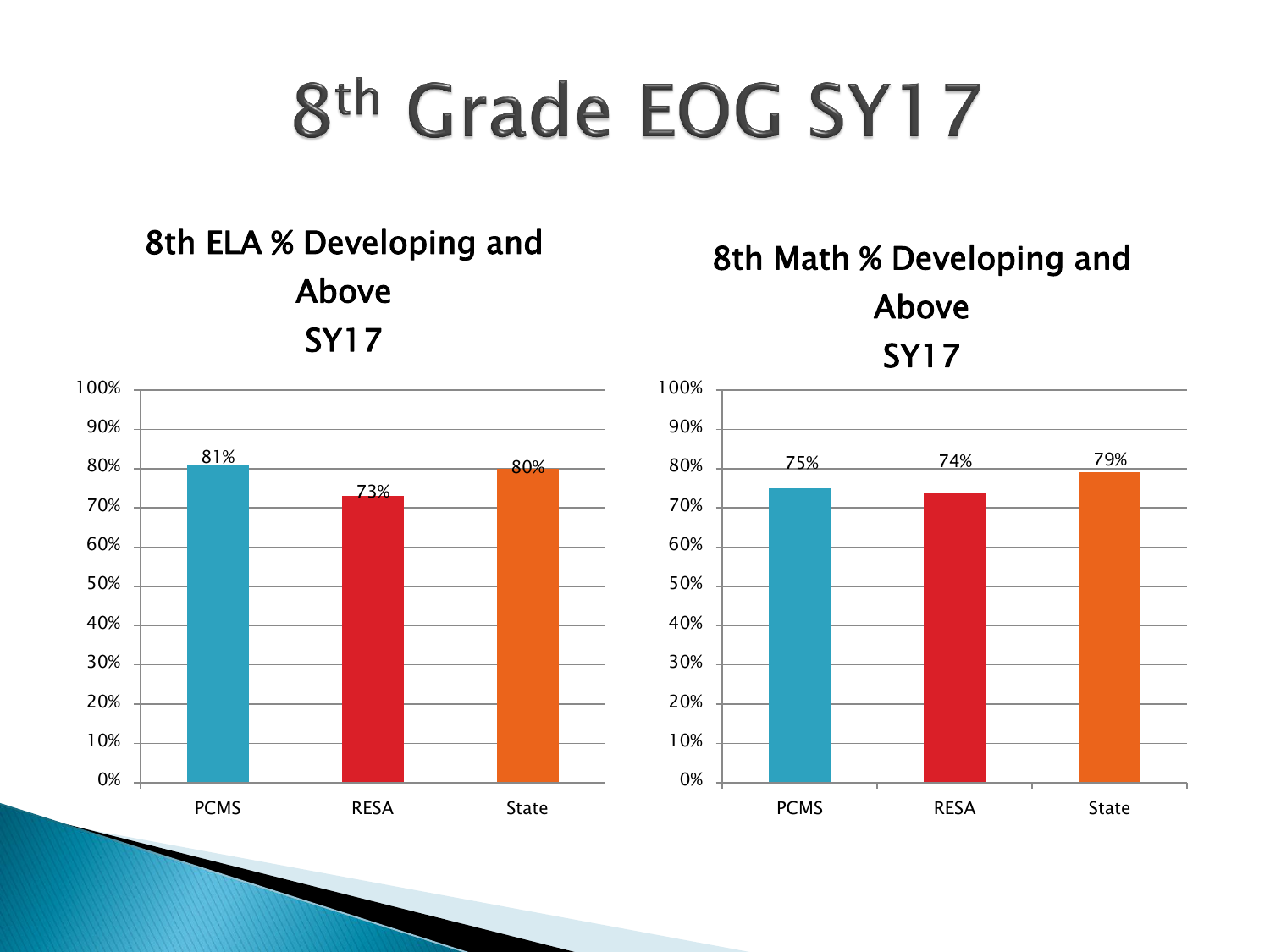8th Sc % Developing and Above SY17



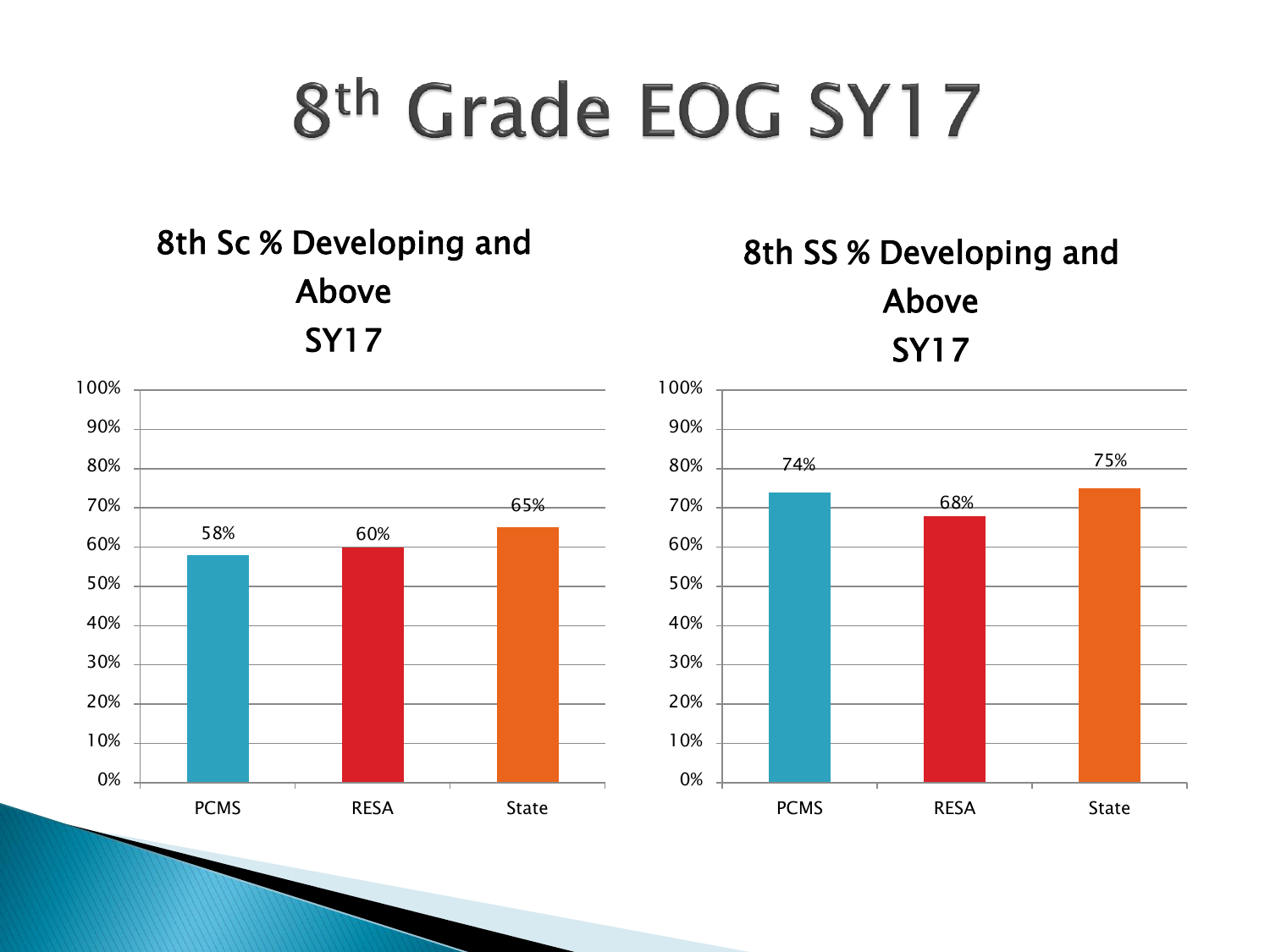## **Rankings Compared to SWGA RESA** % Developing and Above

| <b>Content</b>       | 2016  | <b>Content</b>       | 2017  | <b>Content</b>                | 2016  | <b>Content</b>                | 2017  |
|----------------------|-------|----------------------|-------|-------------------------------|-------|-------------------------------|-------|
| 3rd ELA              | 26/41 | 3rd ELA              | 26/40 | 6 <sup>th</sup><br><b>ELA</b> | 12/23 | 6 <sup>th</sup><br><b>ELA</b> | 14/23 |
| 3rd Math             | 26/41 | 3rd Math             | 12/40 | 6 <sup>th</sup><br>Math       | 5/23  | 6 <sup>th</sup><br>Math       | 4/23  |
| 4 <sup>th</sup> ELA  | 38/41 | 4th ELA              | 24/40 | 7 <sup>th</sup><br><b>ELA</b> | 11/24 | 7th ELA                       | 8/23  |
| 4 <sup>th</sup> Math | 25/41 | 4 <sup>th</sup> Math | 23/40 | 7 <sup>th</sup><br>Math       | 14/24 | 7 <sup>th</sup> Math          | 8/23  |
| 5 <sup>th</sup> ELA  | 20/37 | 5 <sup>th</sup> ELA  | 19/40 | 8 <sup>th</sup> ELA           | 10/25 | 8 <sup>th</sup> ELA           | 5/24  |
| 5 <sup>th</sup> Math | 26/37 | 5 <sup>th</sup> Math | 22/40 | 8 <sup>th</sup><br>Math       | 15/25 | 8 <sup>th</sup> Math          | 14/24 |
| 5th Sc               | 27/37 | 5th Sc               | 21/40 | 8th Sc                        | 16/25 | $8th$ Sc                      | 11/24 |
| 5th SS               | 27/37 | 5th SS               | 16/40 | 8 <sup>th</sup><br><b>SS</b>  | 20/25 | 8 <sup>th</sup><br><b>SS</b>  | 8/24  |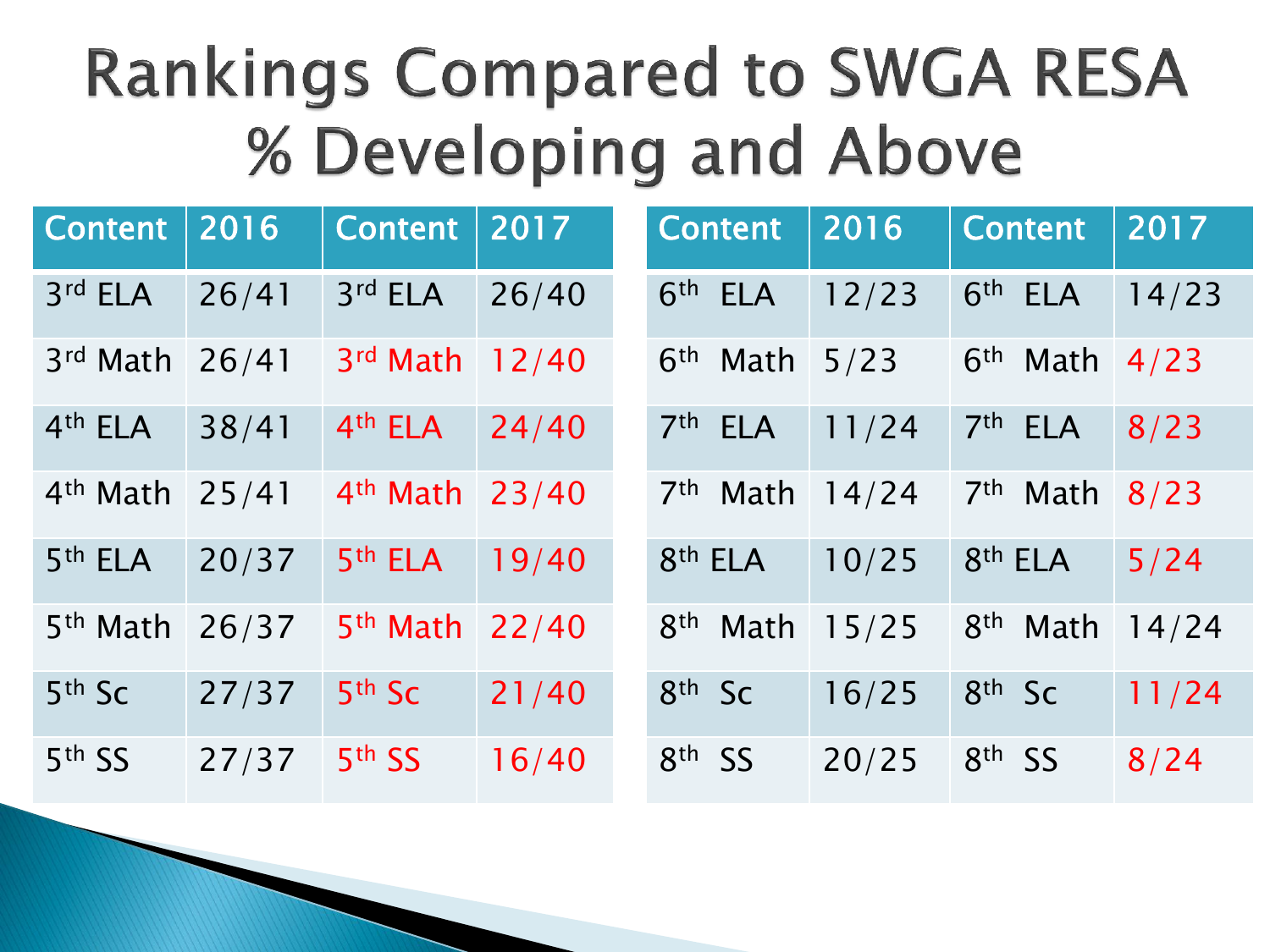



## 9th Literature 2016-2017

### % Developing & Above





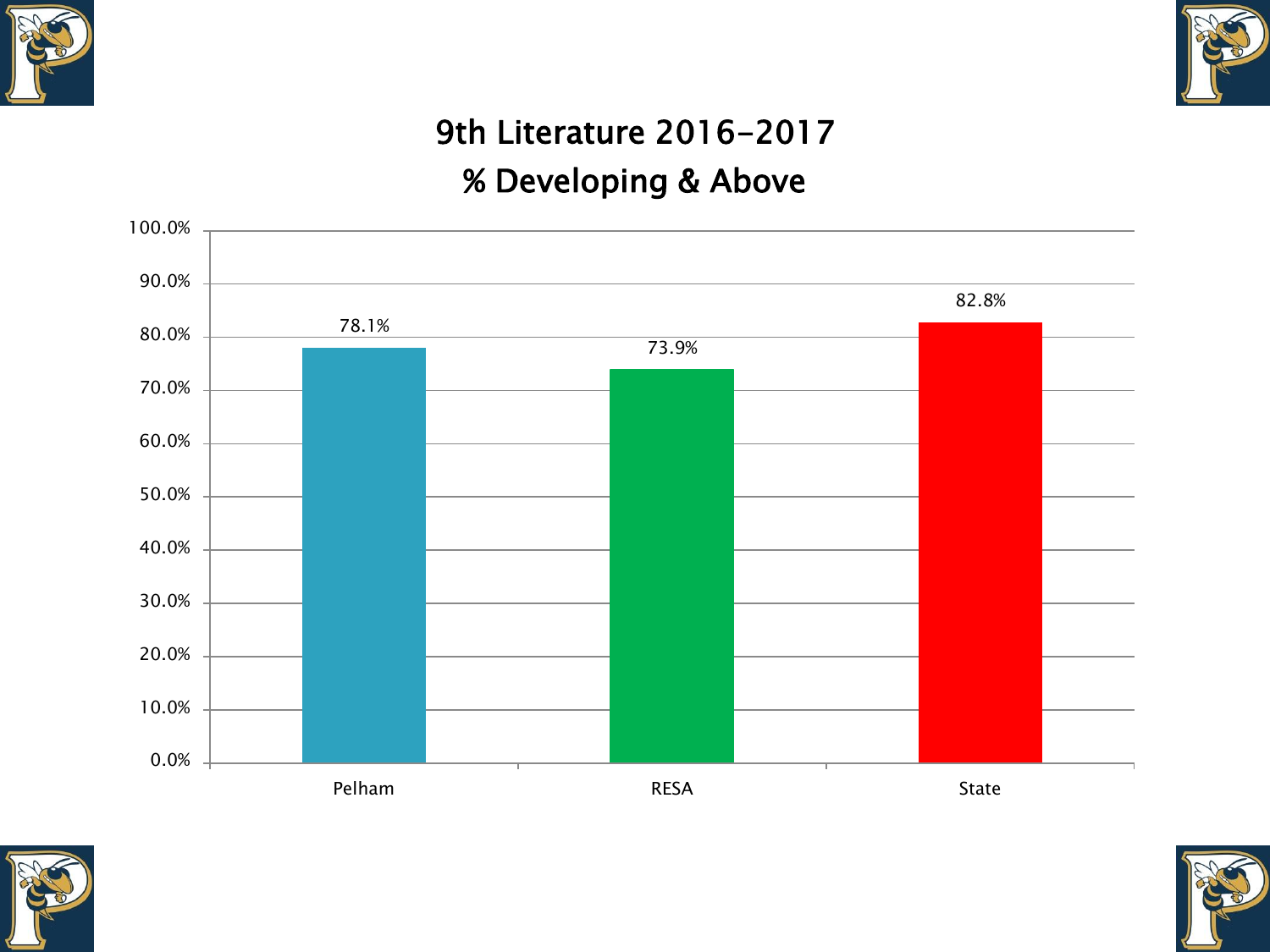



## 9th Literature 2016-2017 % Developing & Above





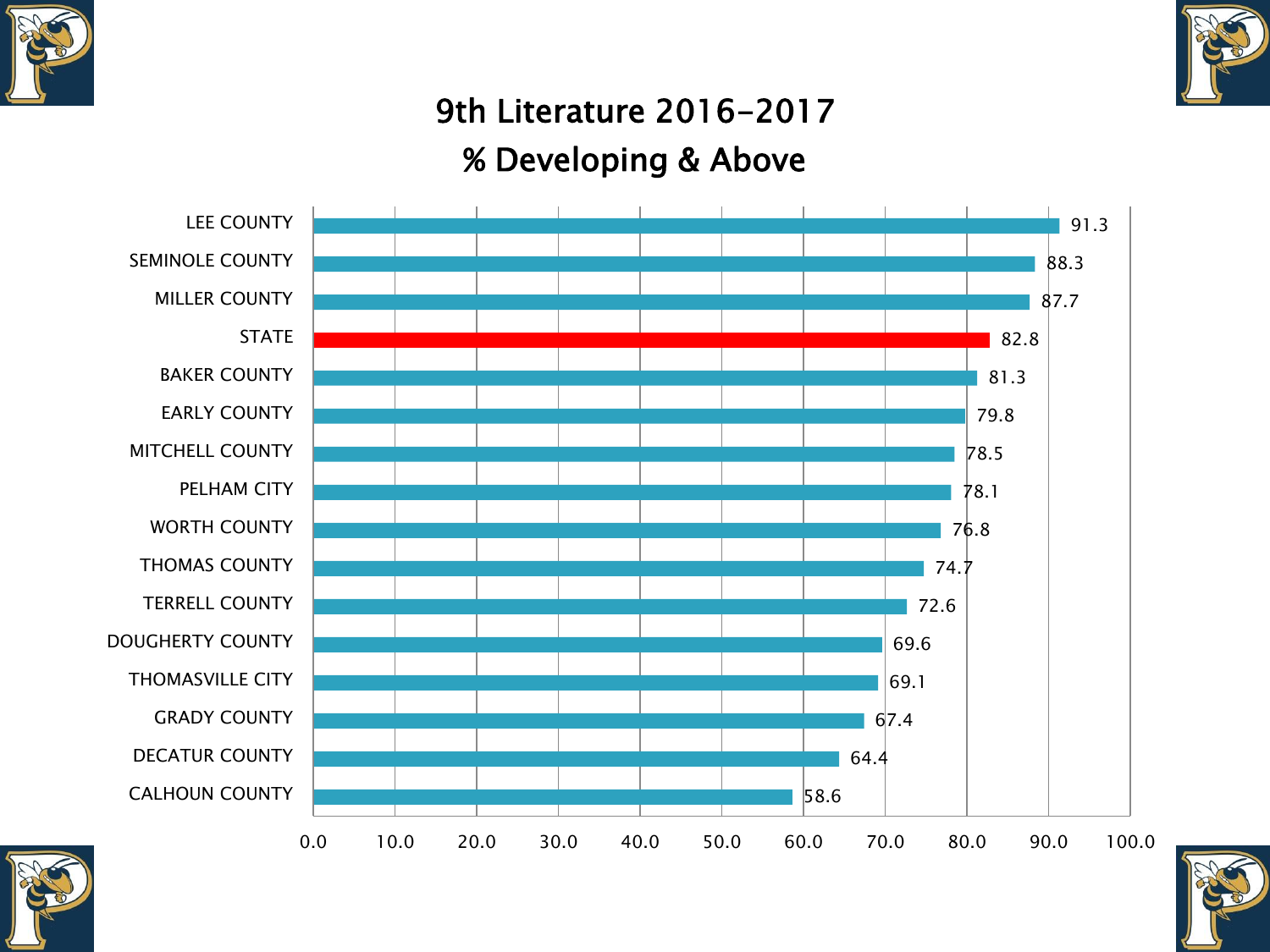



## American Literature 2016-2017 % Developing & Above





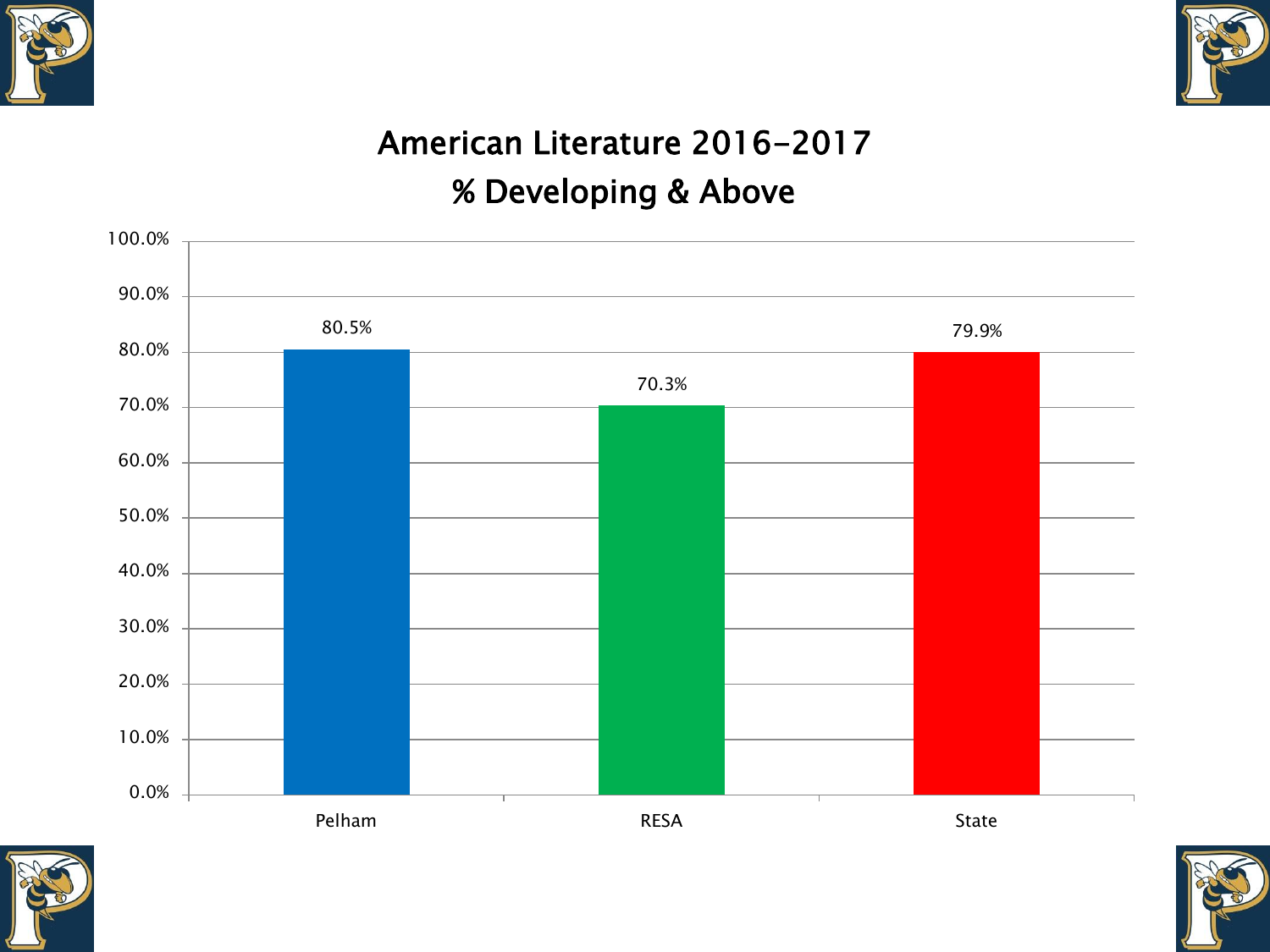



### American Literature 2016-2017 % Developing & Above





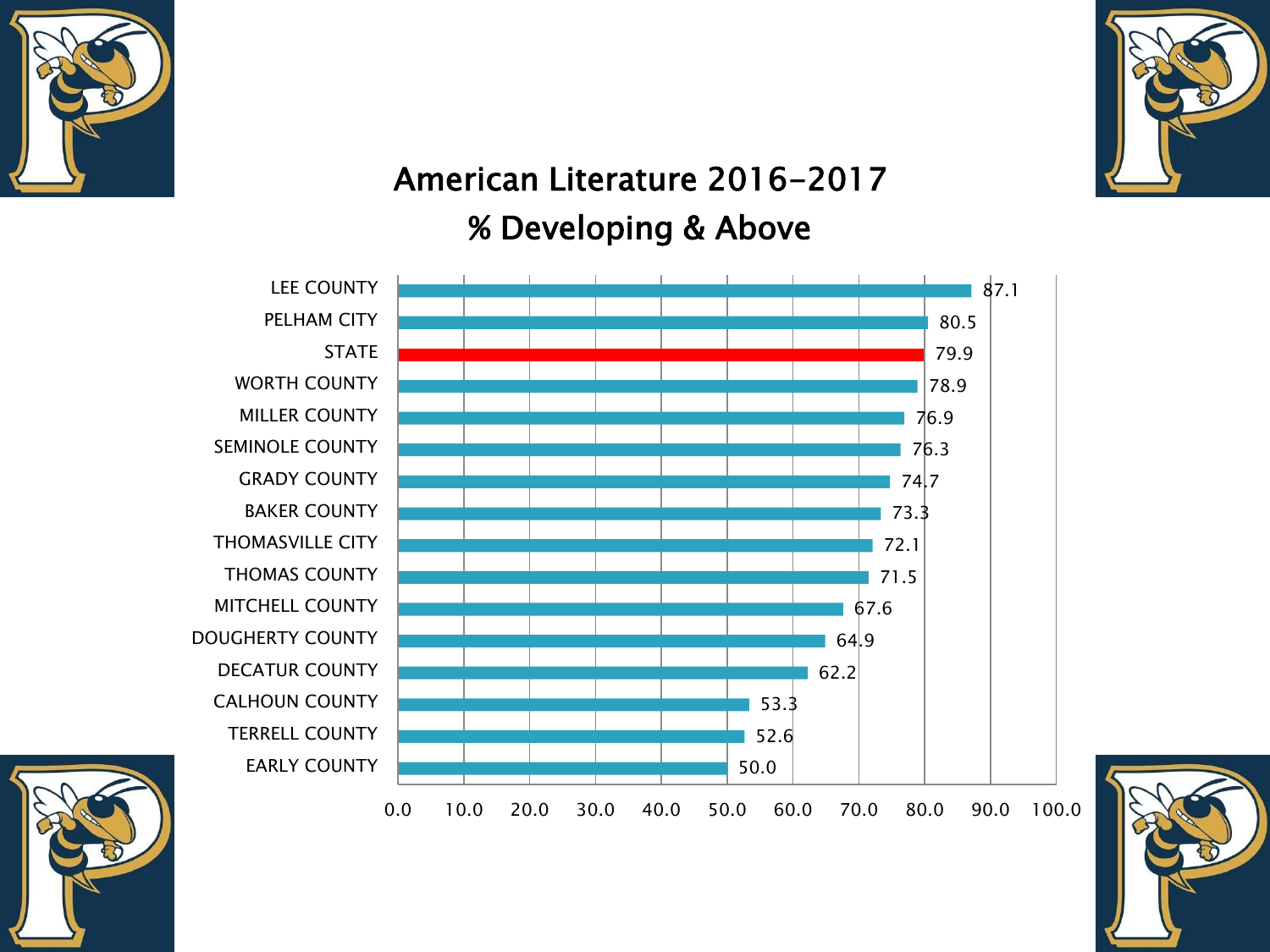



## Coordinate Algebra 2016-2017

### % Developing & Above





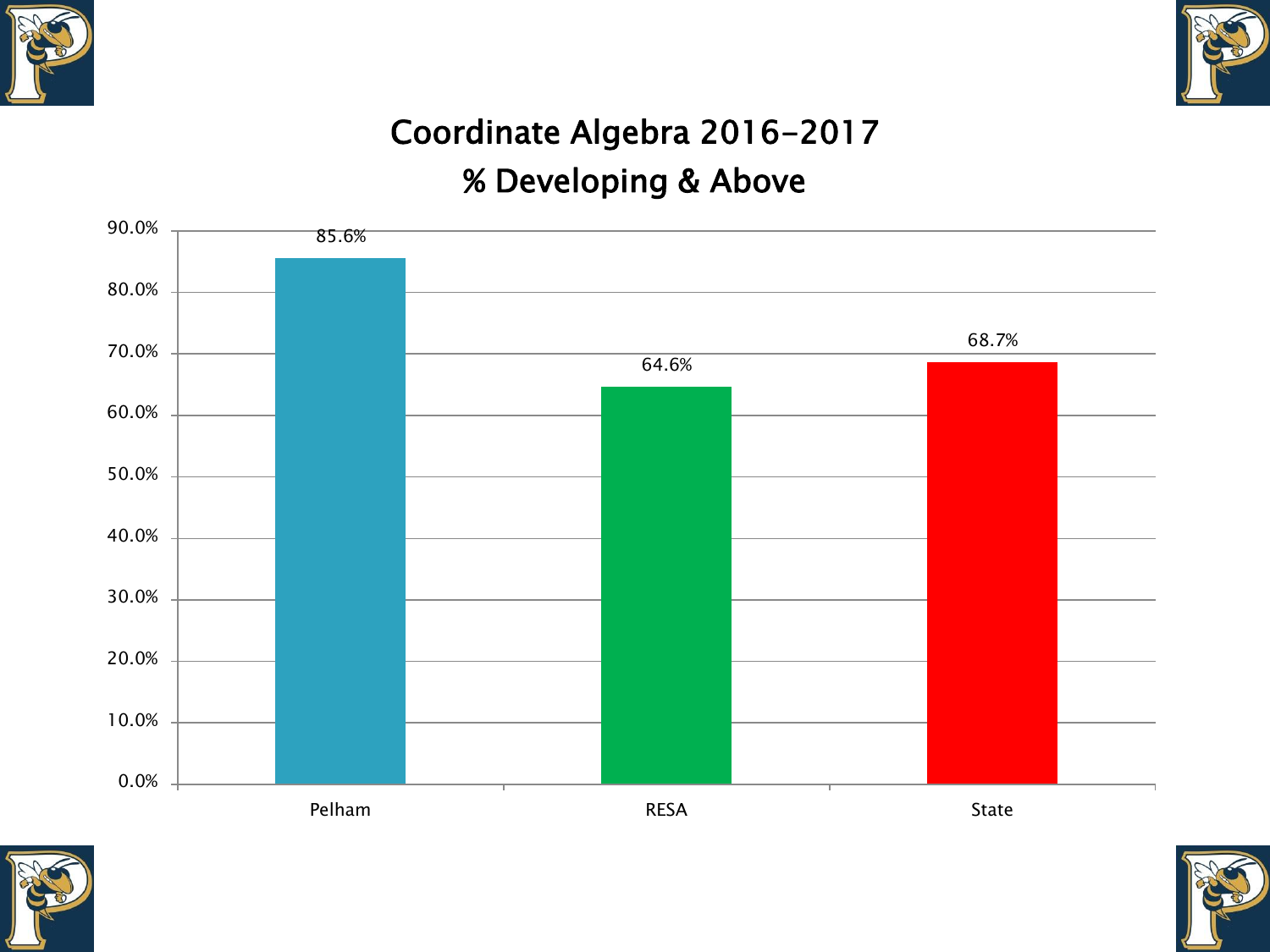



#### Coordinate Algebra & Algebra 2016-2017 % Developing & Above





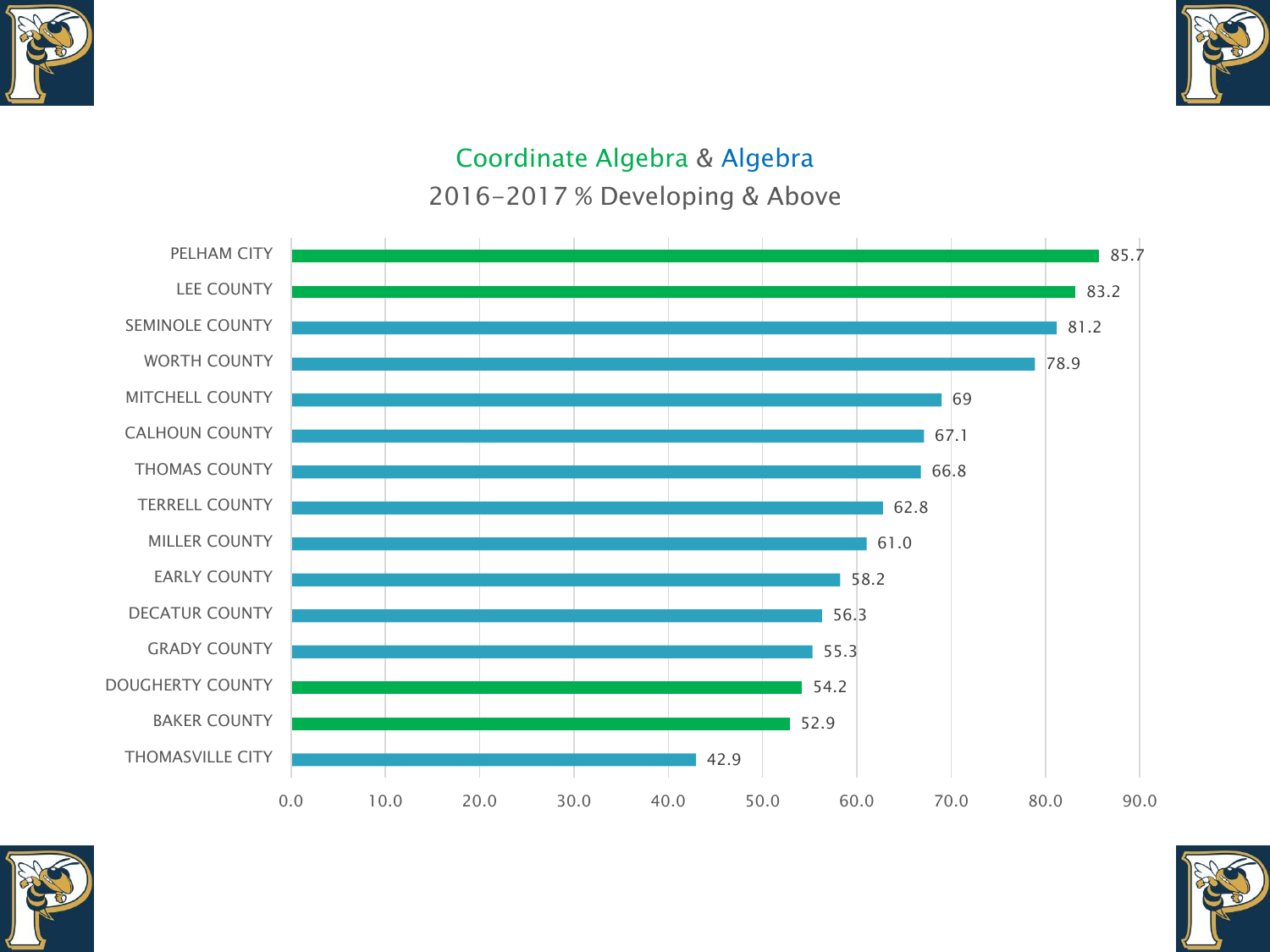



## Analytic Geometry 2016-2017 % Developing & Above





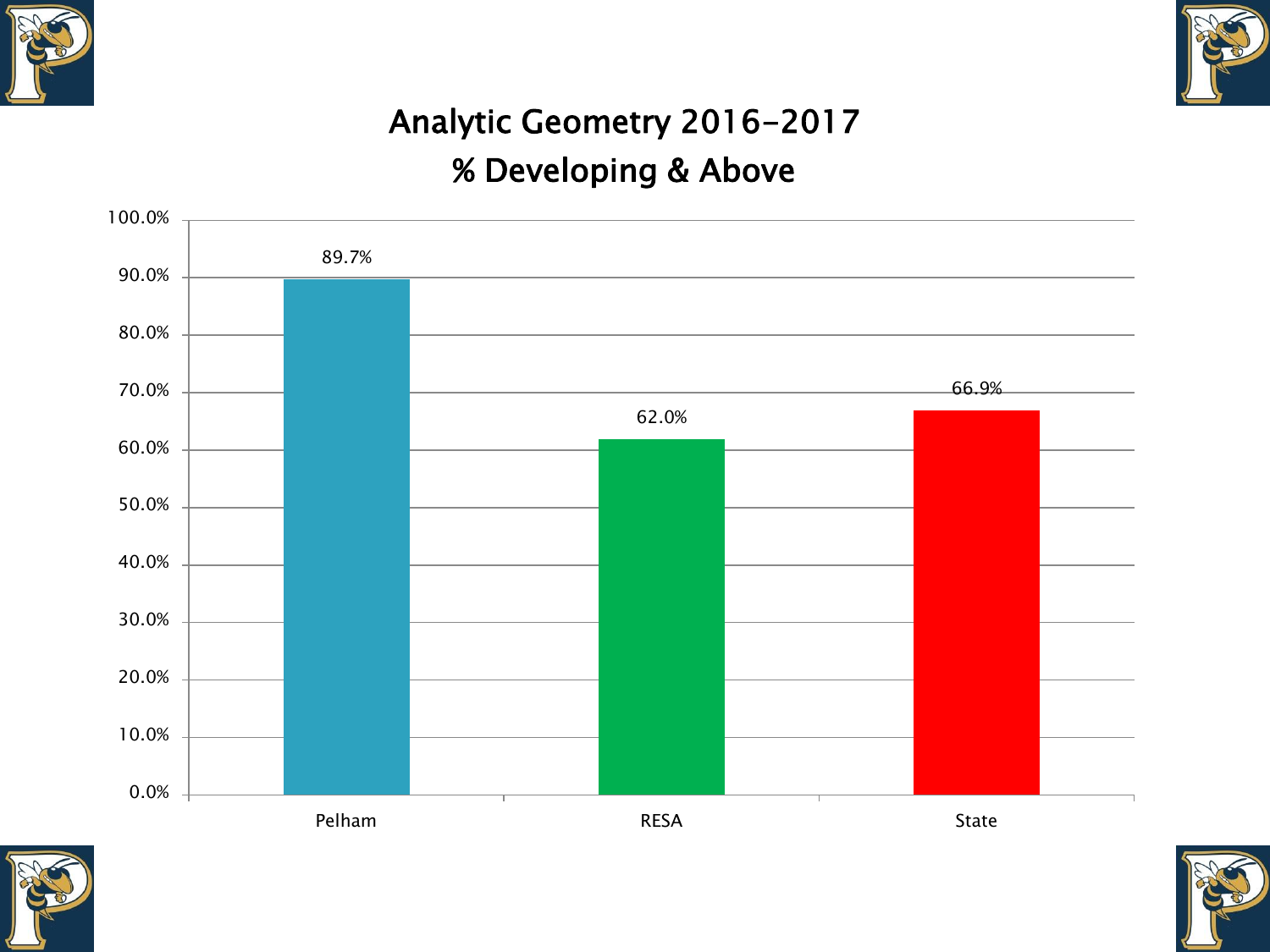



#### Analytic Geometry & Geometry

2016-2017 % Developing & Above





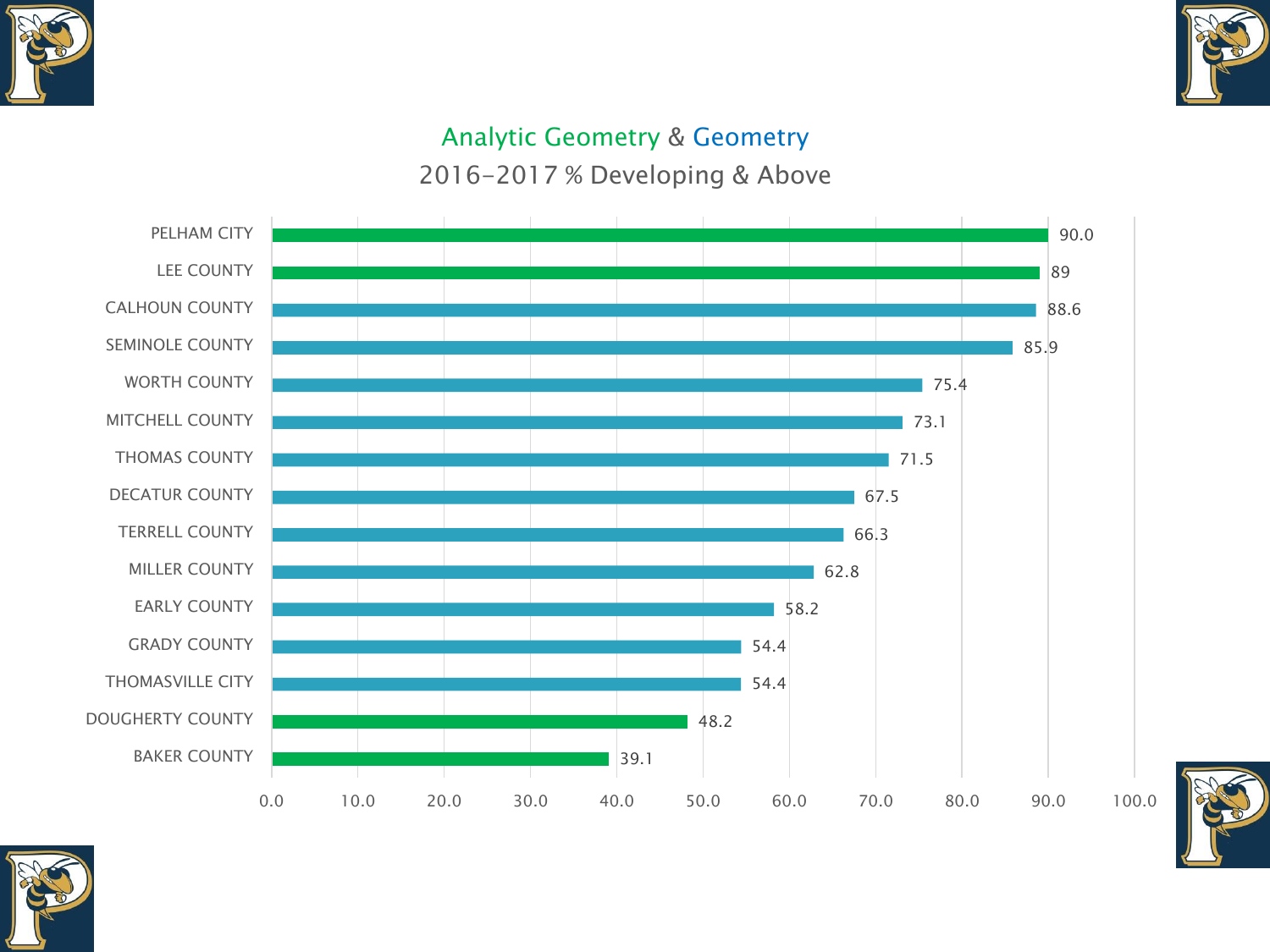



## Biology 2016-2017 % Developing & Above





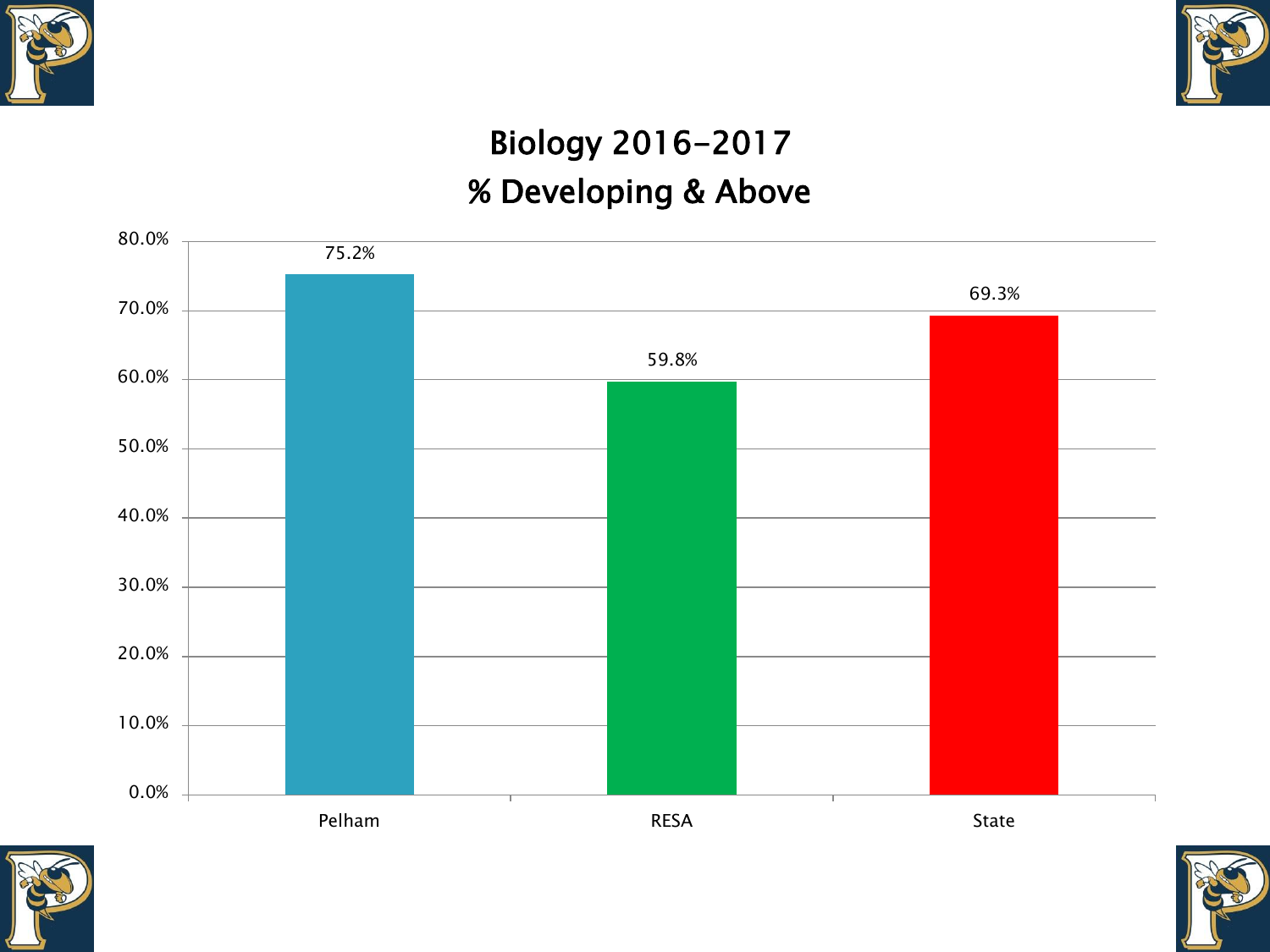



## Biology 2016-2017 % Developing & Above





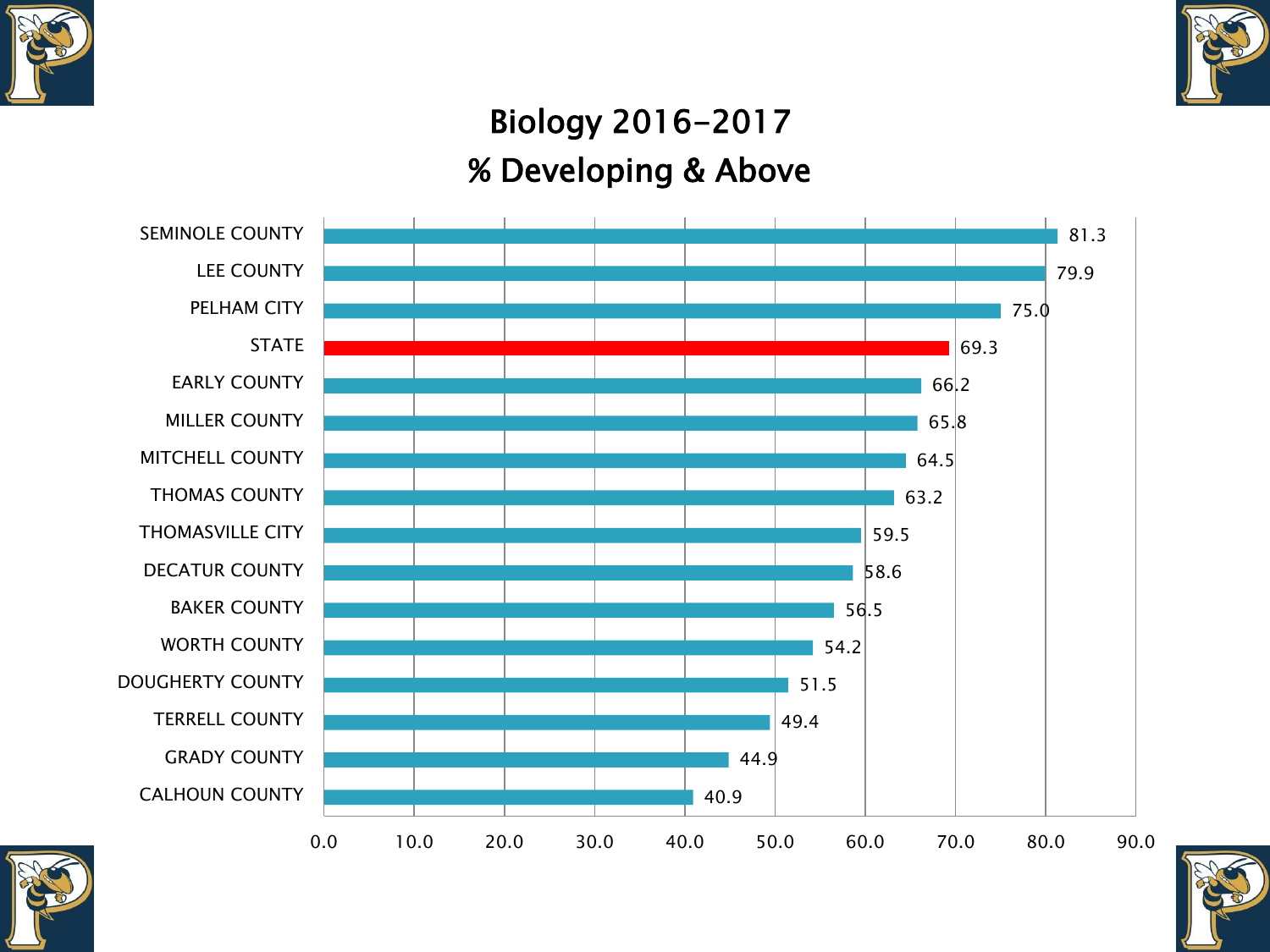



#### Physical Science 2016-2017 % Developing & Above





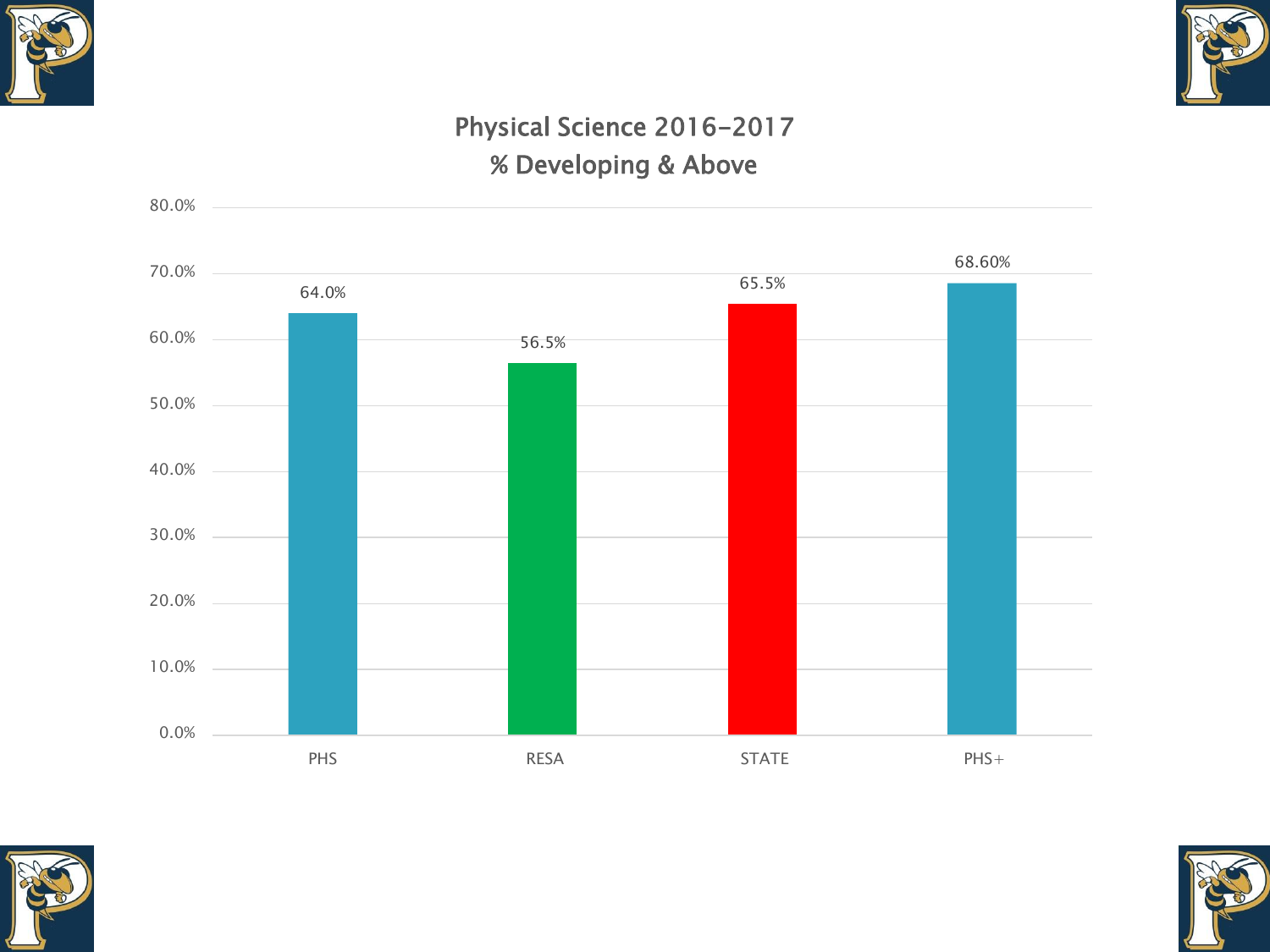



## Physical Science 2016-2017 % Developing & Above





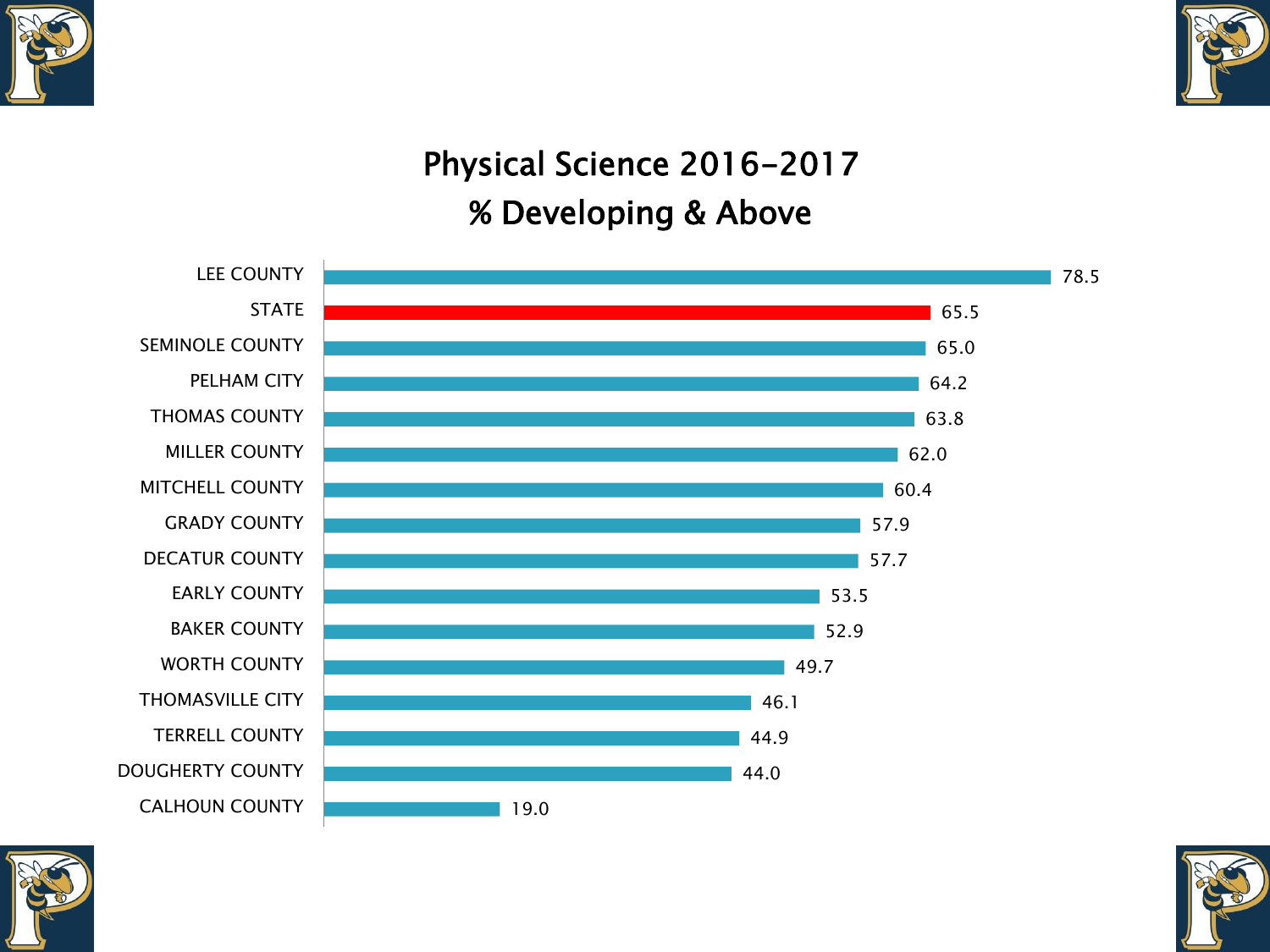



#### US History 2016-2017 % Developing & Above





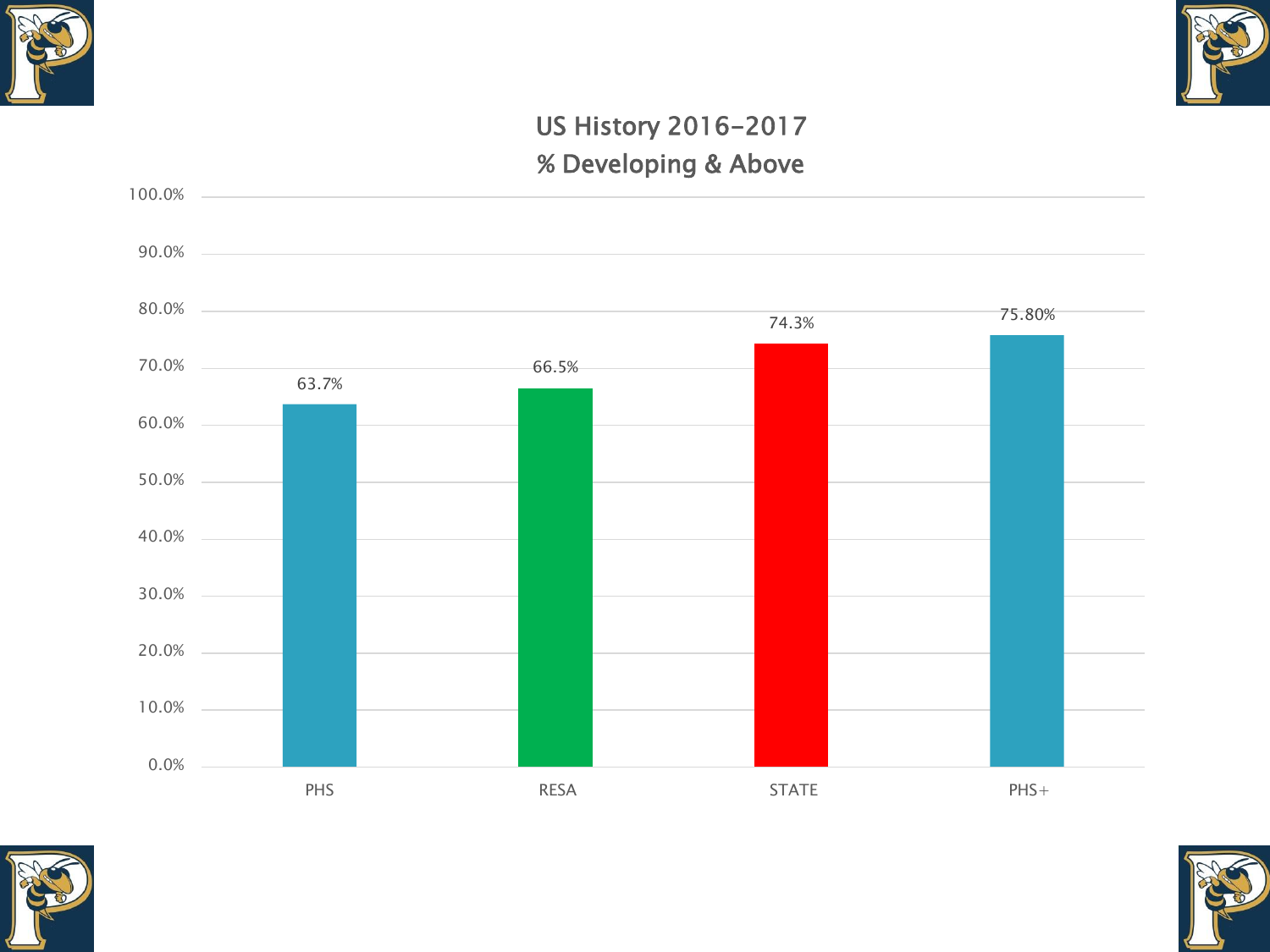



## US History 2016-2017 % Developing & Above





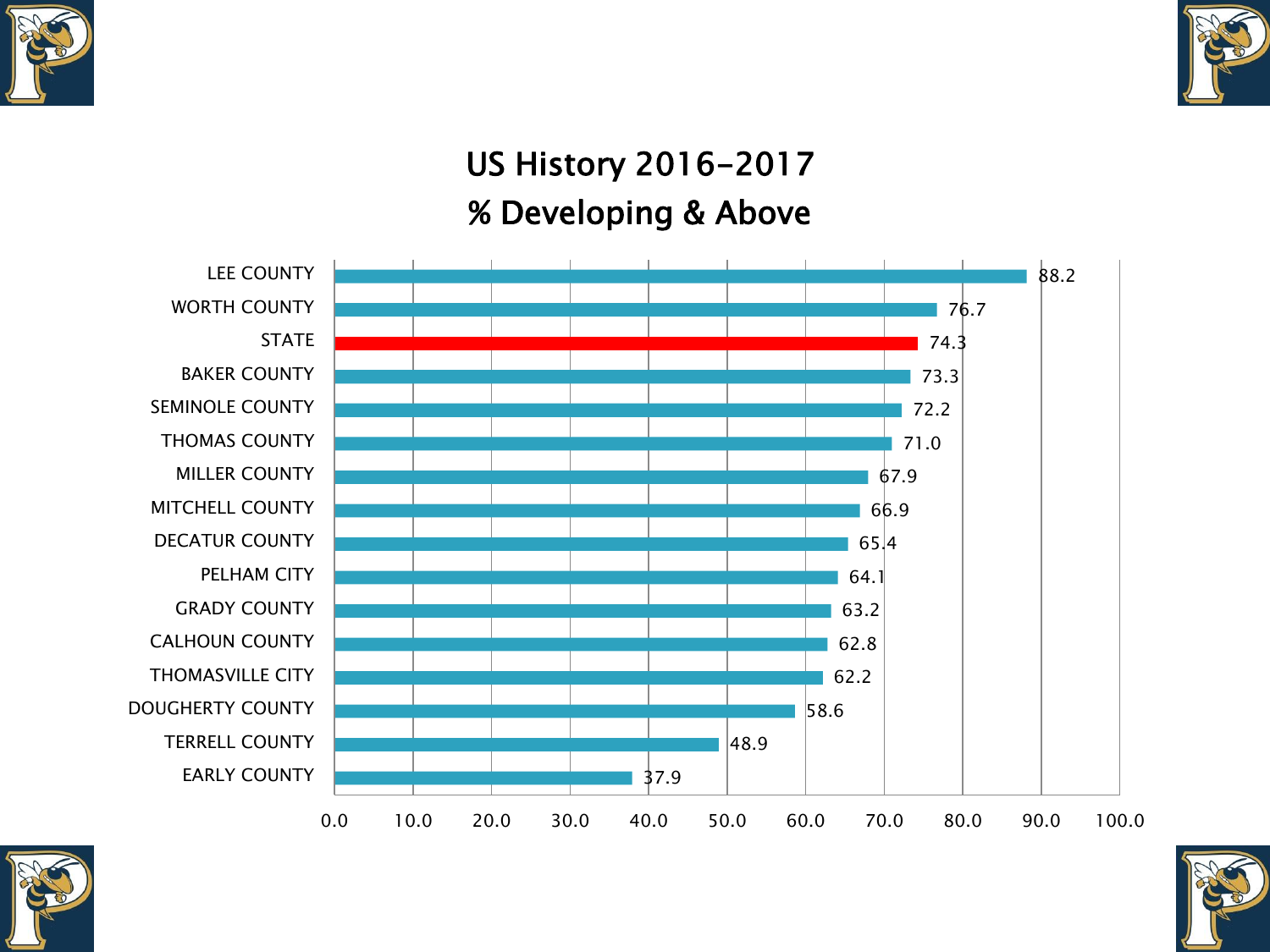



## Economics 2016-2017 % Developing & Above





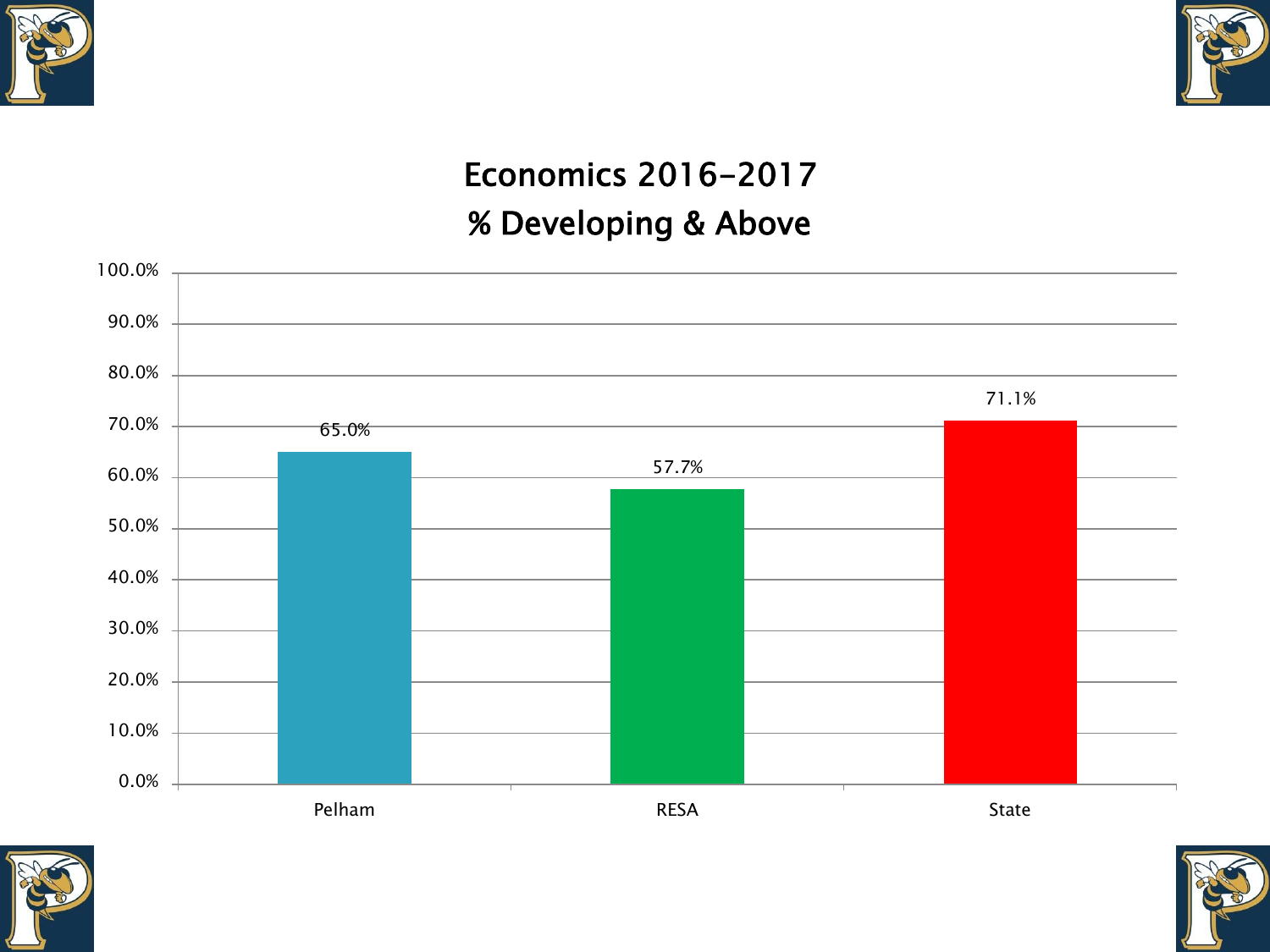



## Economics 2016-2017 % Developing & Above





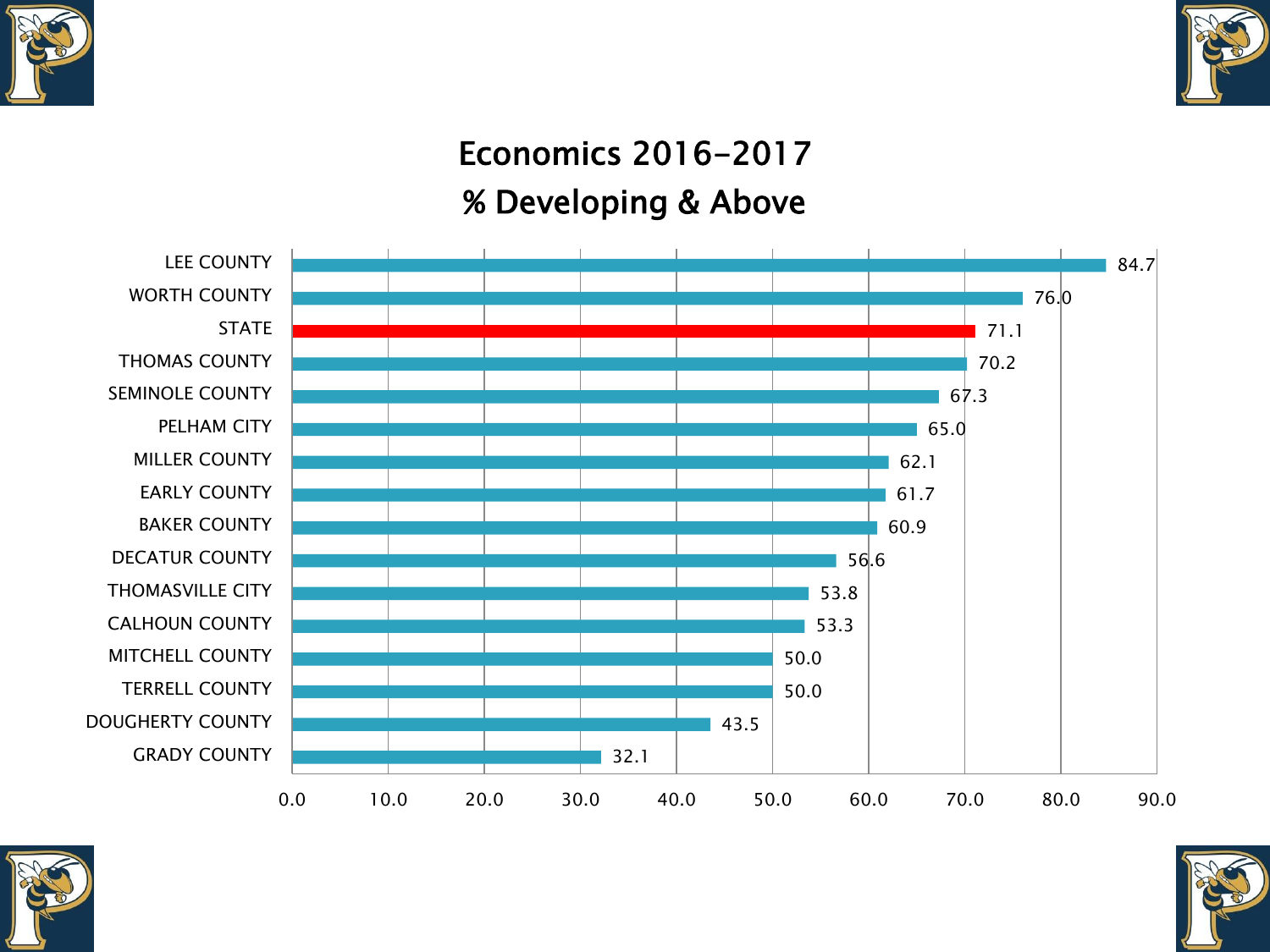



## 9th Literature % Developing and Above





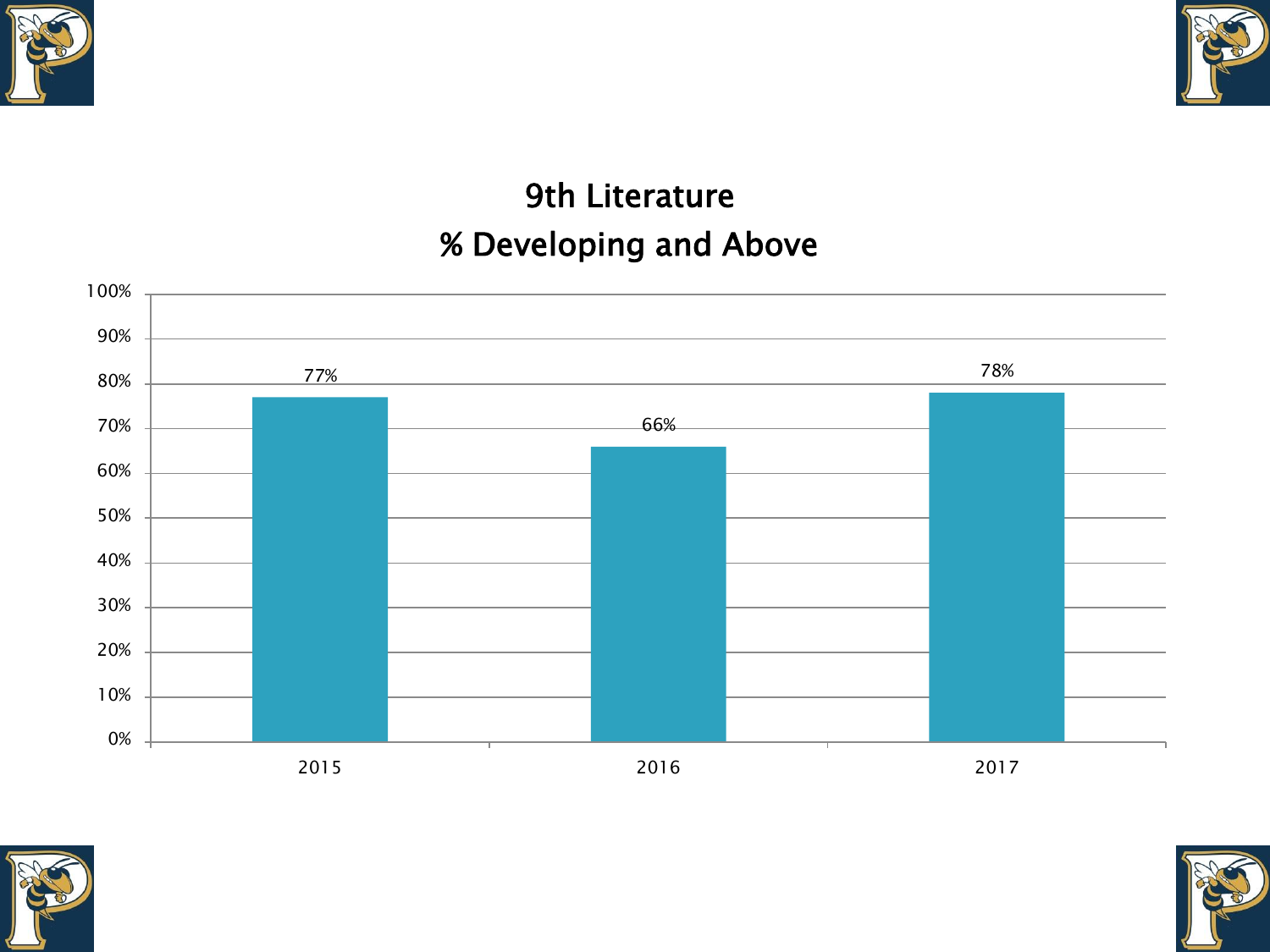



## American Literature % Developing and Above





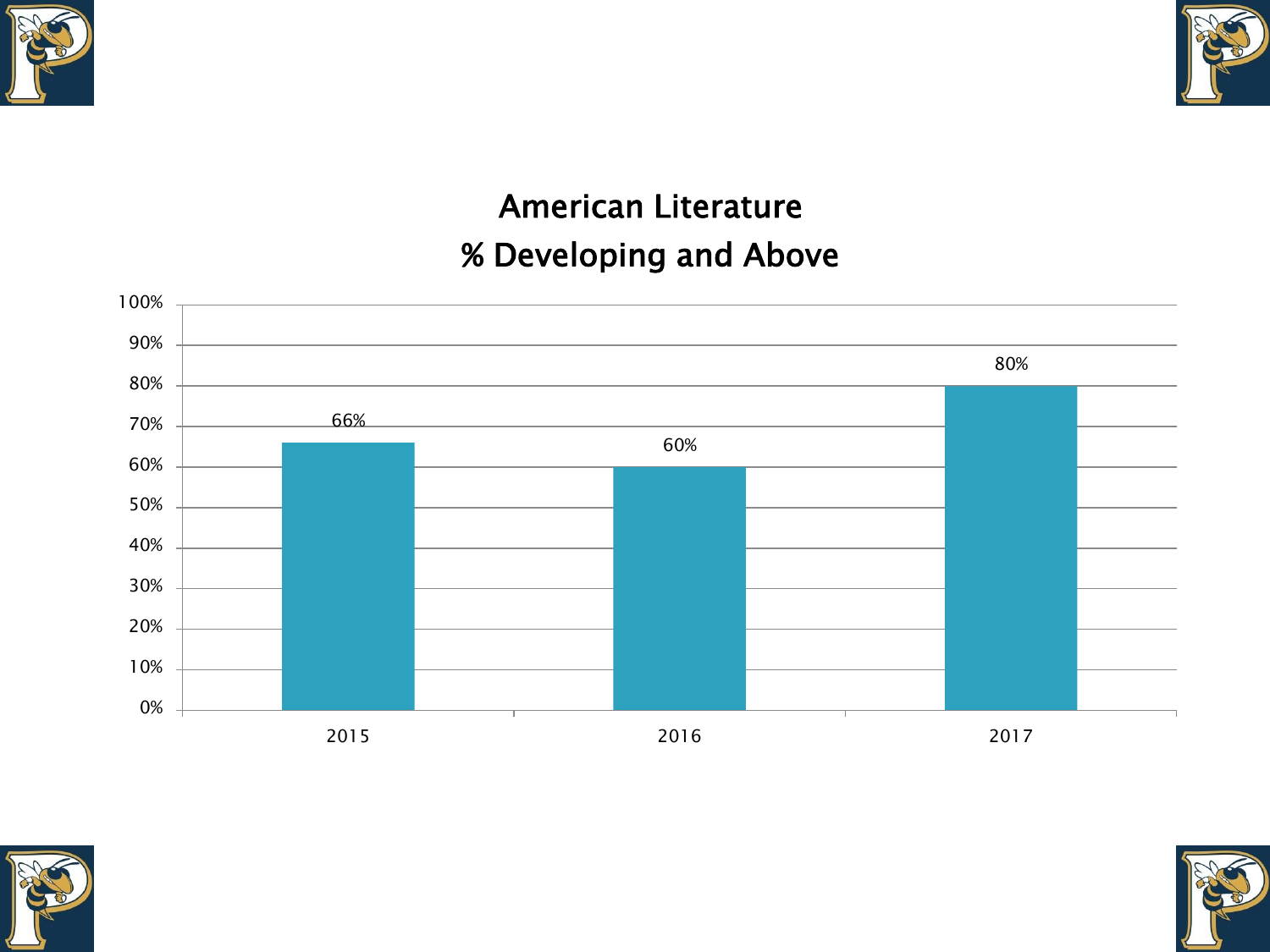



## Coordinate Algebra % Developing and Above





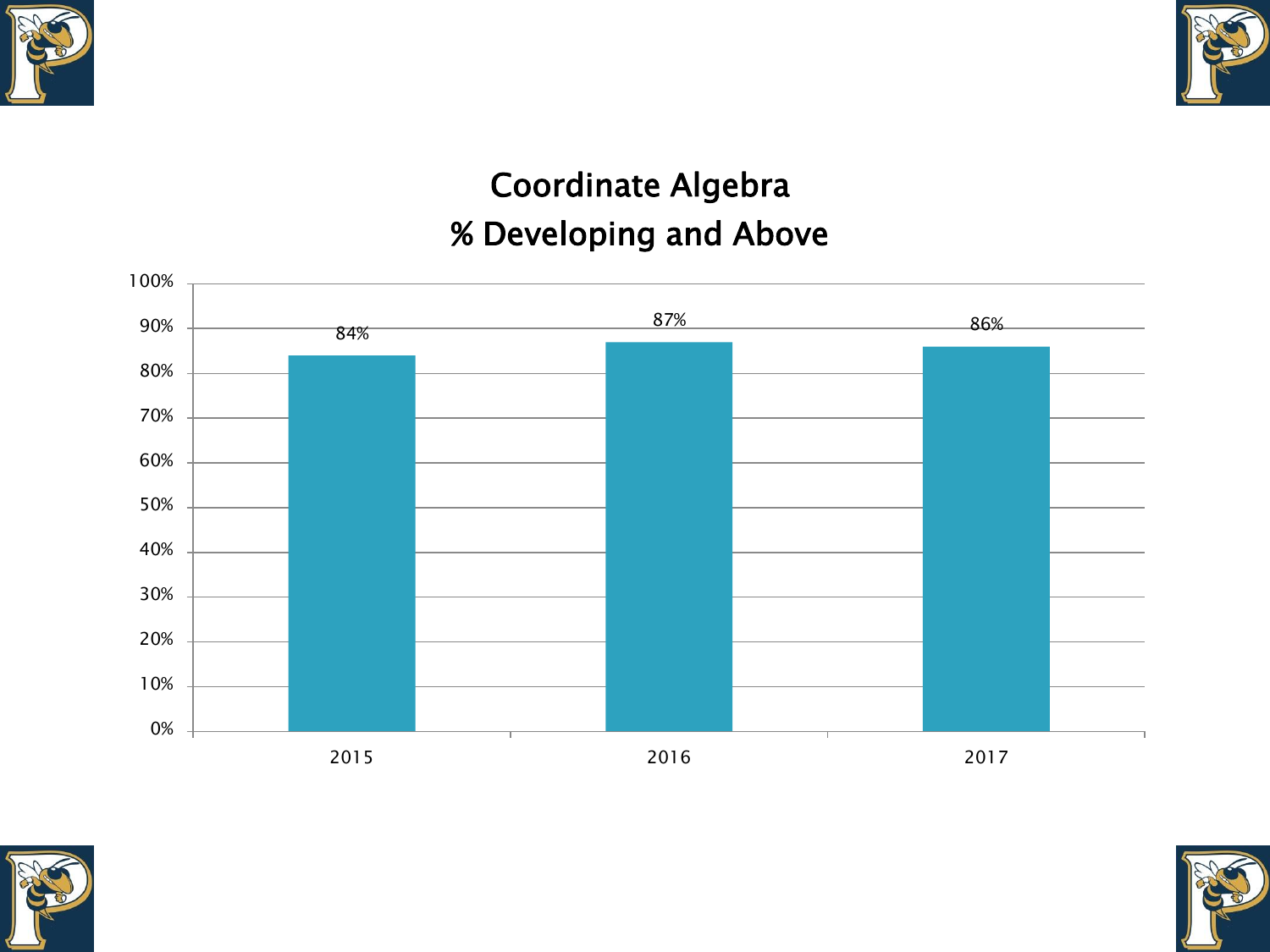



## Analytic Geometry % Developing and Above





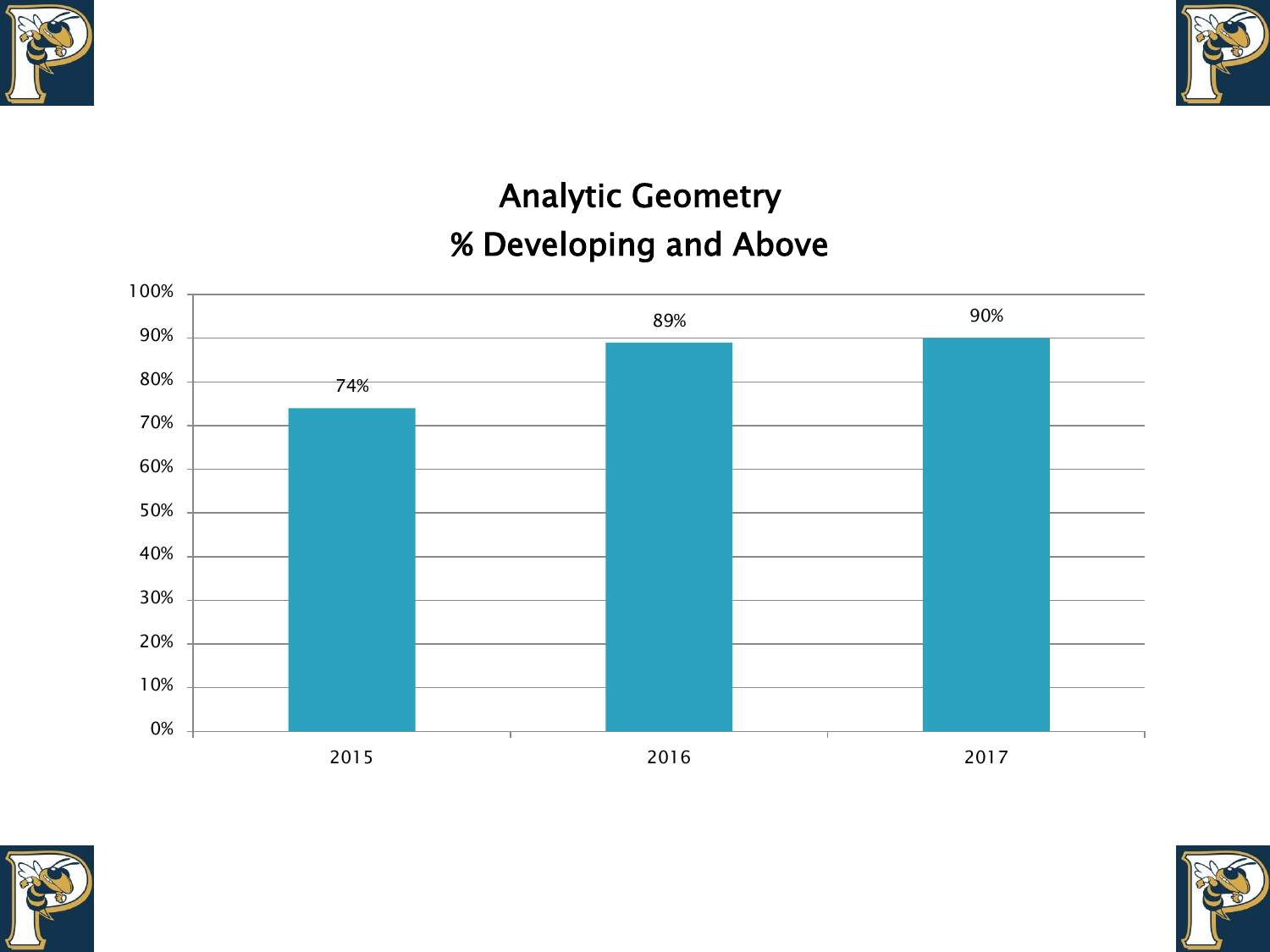



## Biology % Developing and Above





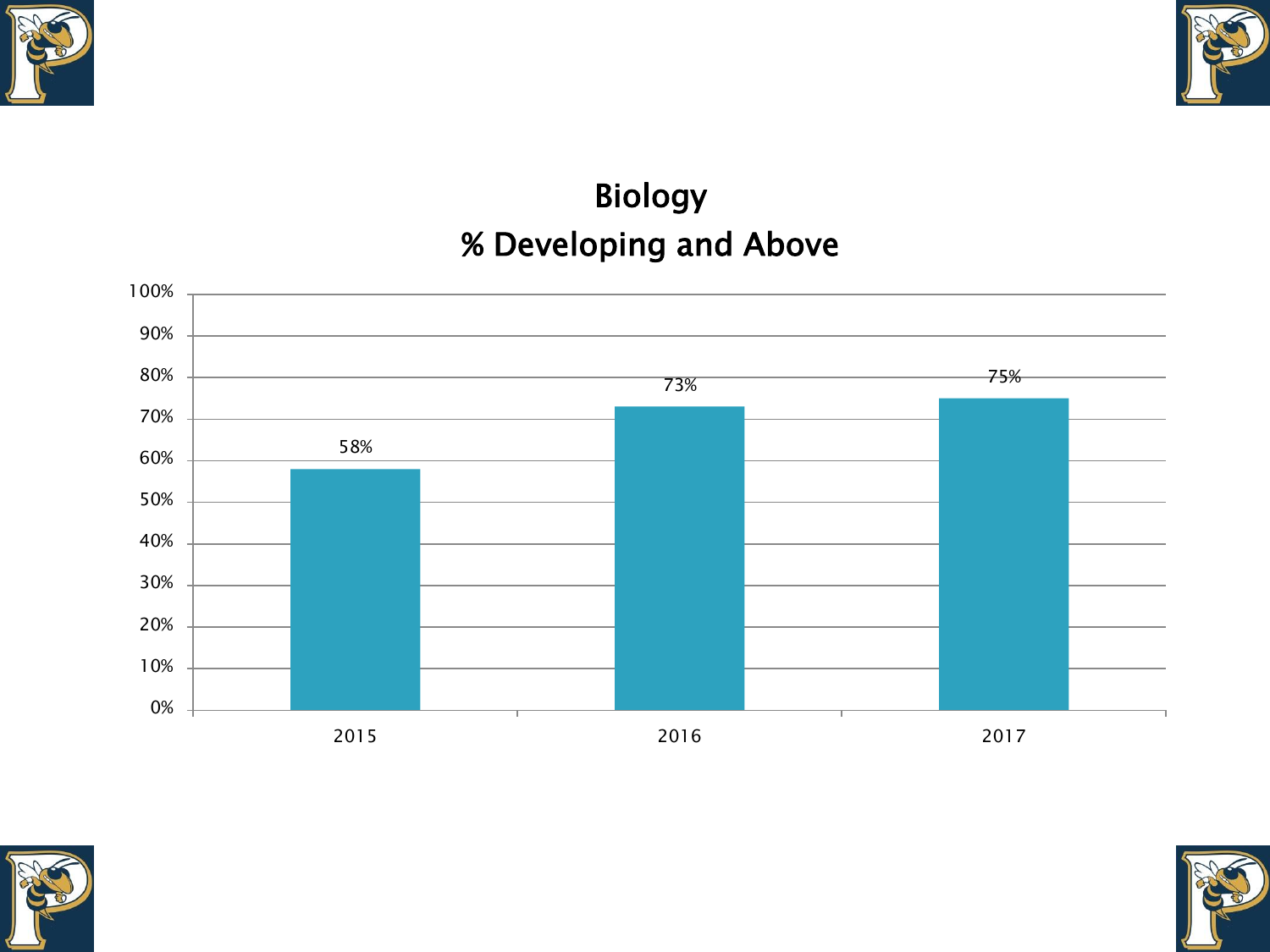



## Physical Science % Developing and Above





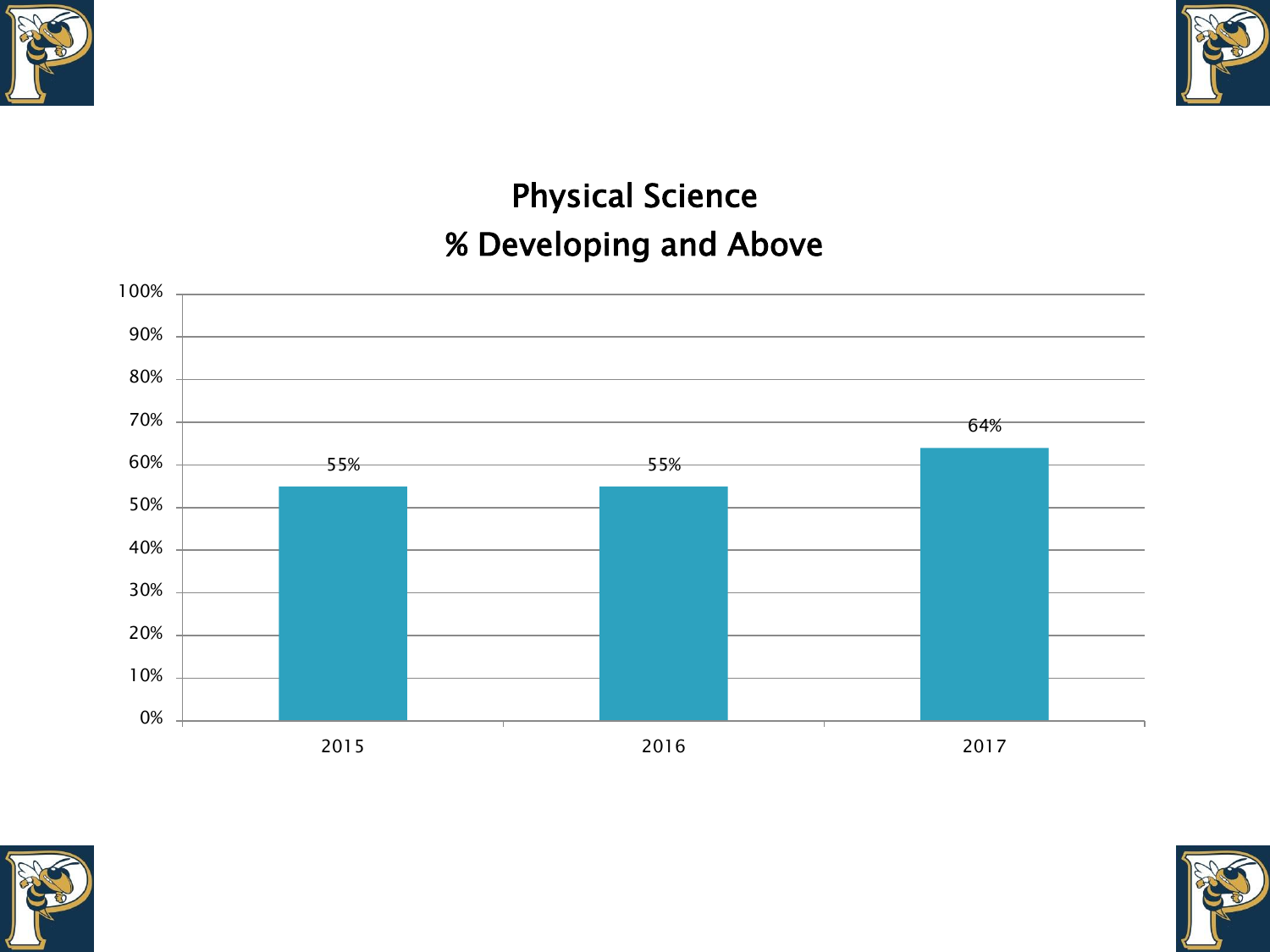



## US History % Developing and Above





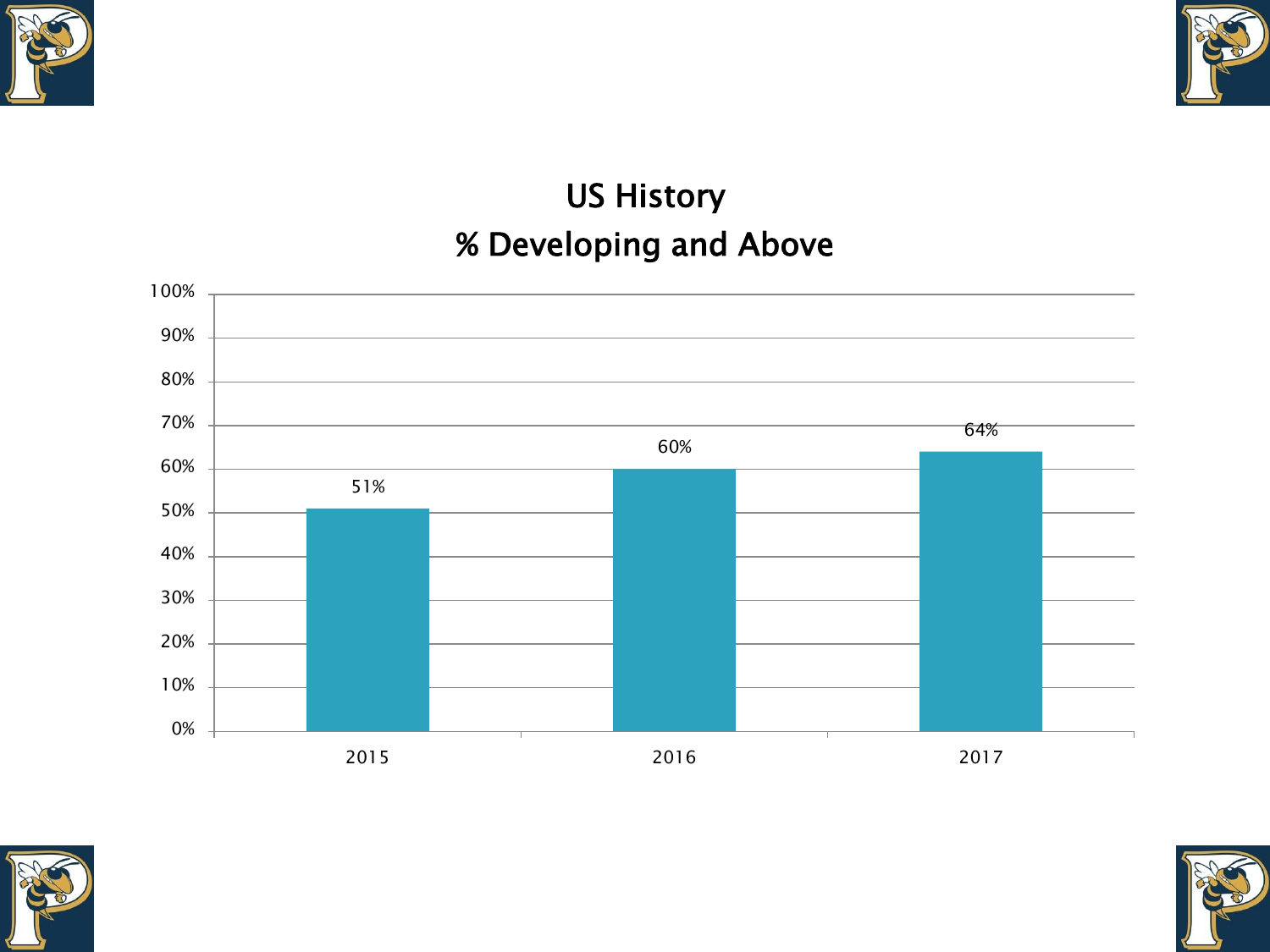



## **Economics** % Developing and Above